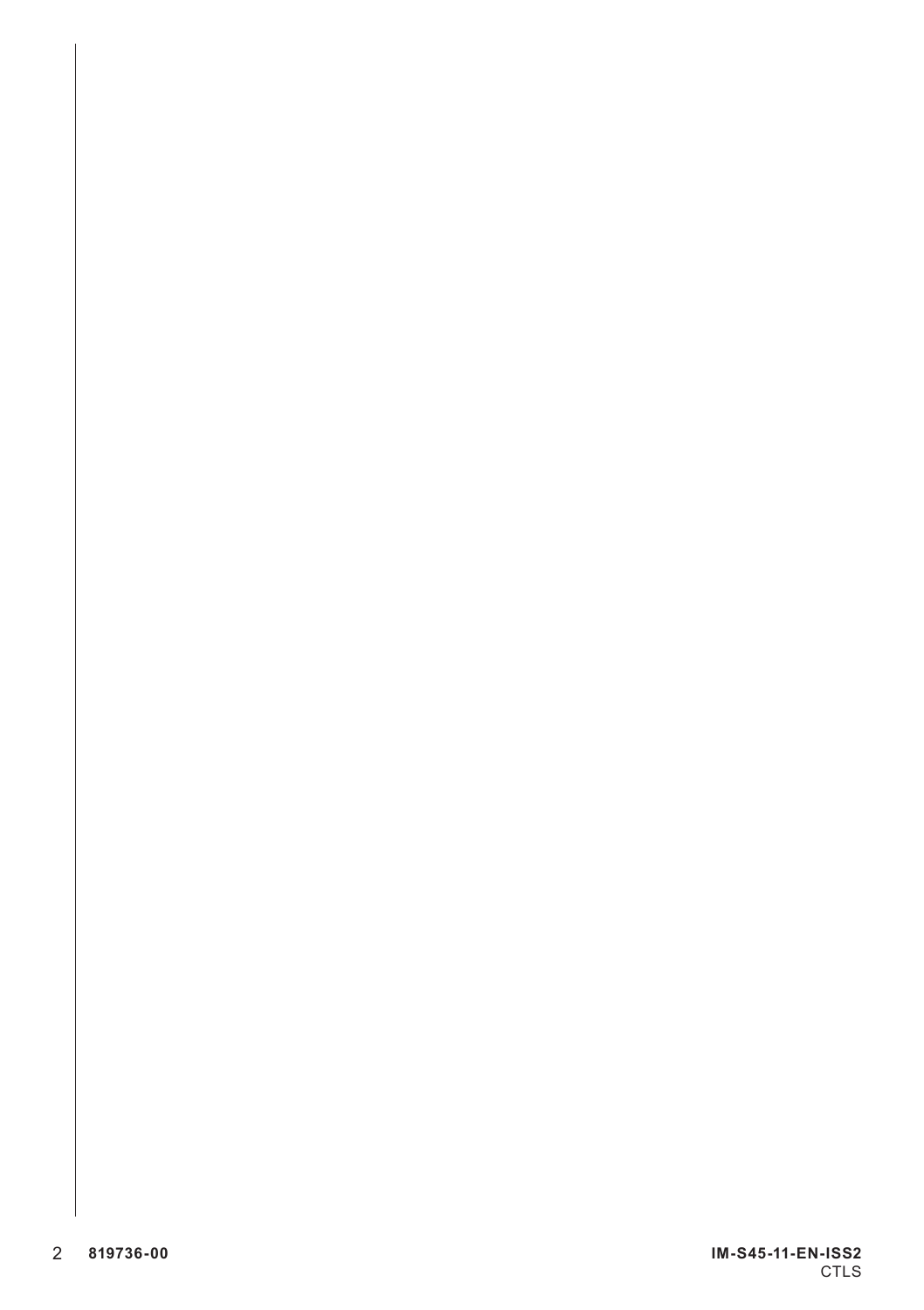# **Contents**

- 1 Safety information
- 2 General product information
- 3 Installation and commissioning
- 4 Maintenance
- 5 Spare parts

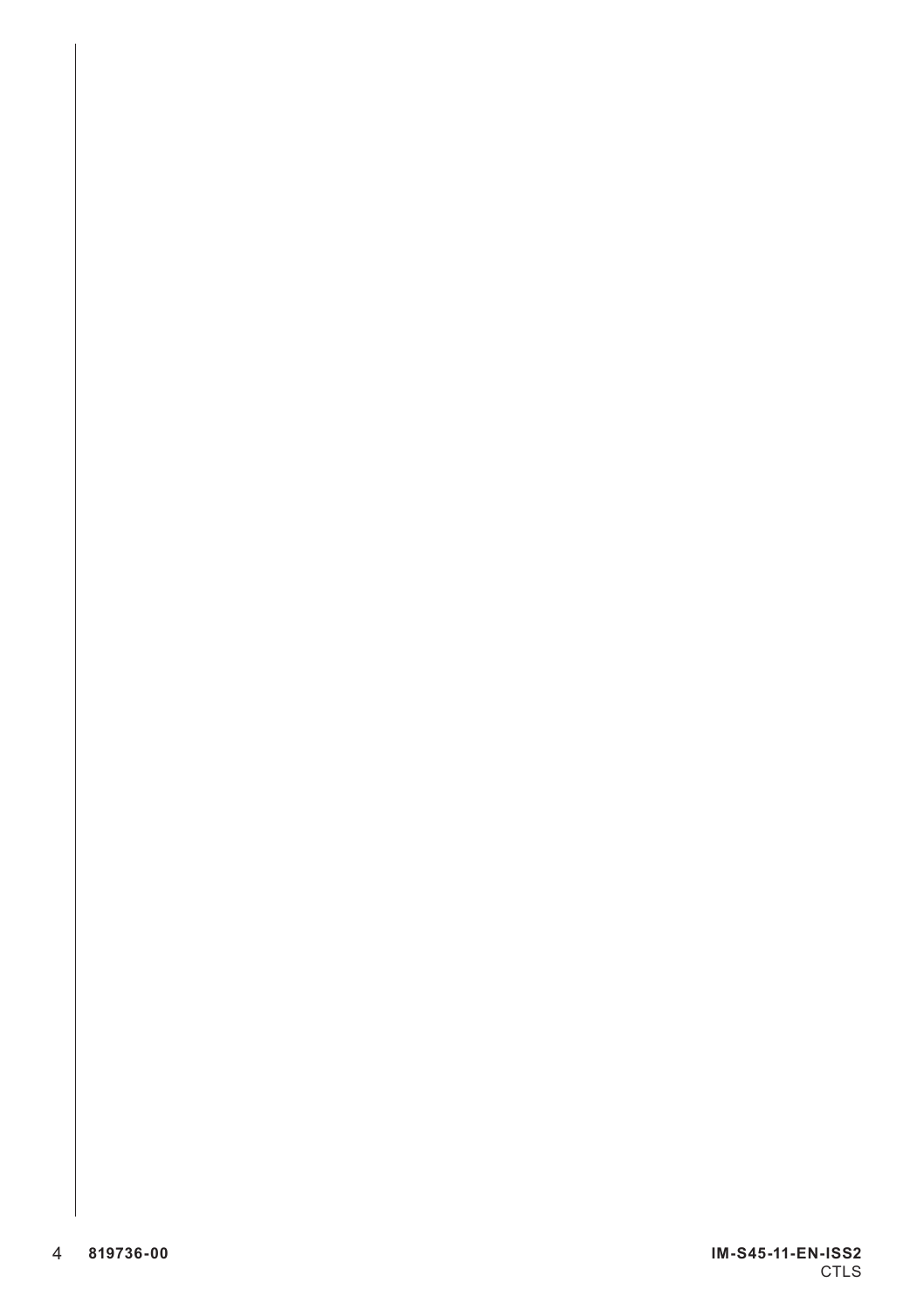# **Intended use 1.1**

**Referring to the Installation and Maintenance Instructions, name-plate and Technical Information Sheet, check that the product is suitable for the intended use/application. The products listed below comply with the requirements of the Pressure Equipment Directive (PED). The products fall within the following Pressure Equipment Directive categories:**

| Product                       | Size                | Group 2<br>Gases | Group 2<br>Liquids |
|-------------------------------|---------------------|------------------|--------------------|
|                               | <b>DN15 - DN25</b>  | <b>SEP</b>       | <b>SEP</b>         |
| QL33<br>PN16 - Cast iron      | <b>DN32 - DN50</b>  | <b>SEP</b>       | <b>SEP</b>         |
|                               | <b>DN65 - DN100</b> | 1                | <b>SEP</b>         |
|                               | <b>DN15 - DN25</b>  | *SEP             | *SEP               |
| QL73                          | <b>DN32 - DN40</b>  | *SEP             | *SEP               |
| PN25 - SG iron                | <b>DN50 - DN80</b>  | 1                | *SEP               |
|                               | <b>DN100</b>        | 1                | *SEP               |
| QL43                          | <b>DN15 - DN25</b>  | *SEP             | *SEP               |
| PN40 - Carbon steel           | <b>DN32</b>         | *SEP             | *SEP               |
| QL63                          | <b>DN40 - DN50</b>  | 1                | *SEP               |
| <b>PN40 - Stainless steel</b> | <b>DN65 - DN100</b> | 1                | *SEP               |

**\*SEP = Sound engineering practice. Not subjected to CE marking as per the Pressure Equipment Directive (PED) 2014/68/EU.**

- **I) The products have been specifically designed for use on thermal oil, compressed air and steam or condensate which are in Group 2 of the above mentioned Pressure Equipment Directive.**
- **II) Check material suitability, pressure and temperature and their maximum and minimum values. If the maximum operating limits of the product are lower than those of the system in which it is being fitted, or if malfunction of the product could result in a dangerous overpressure or overtemperature occurrence, ensure a safety device is included in the system to prevent such over-limit situations.**
- **III) Determine the correct installation situation and direction of fluid flow.**
- **IV) GESTRA products are not intended to withstand external stresses that may be induced by any system to which they are fitted. It is the responsibility of the installer to consider these stresses and take adequate precautions to minimise them.**
- **V) Remove protection covers from all connections before installation.**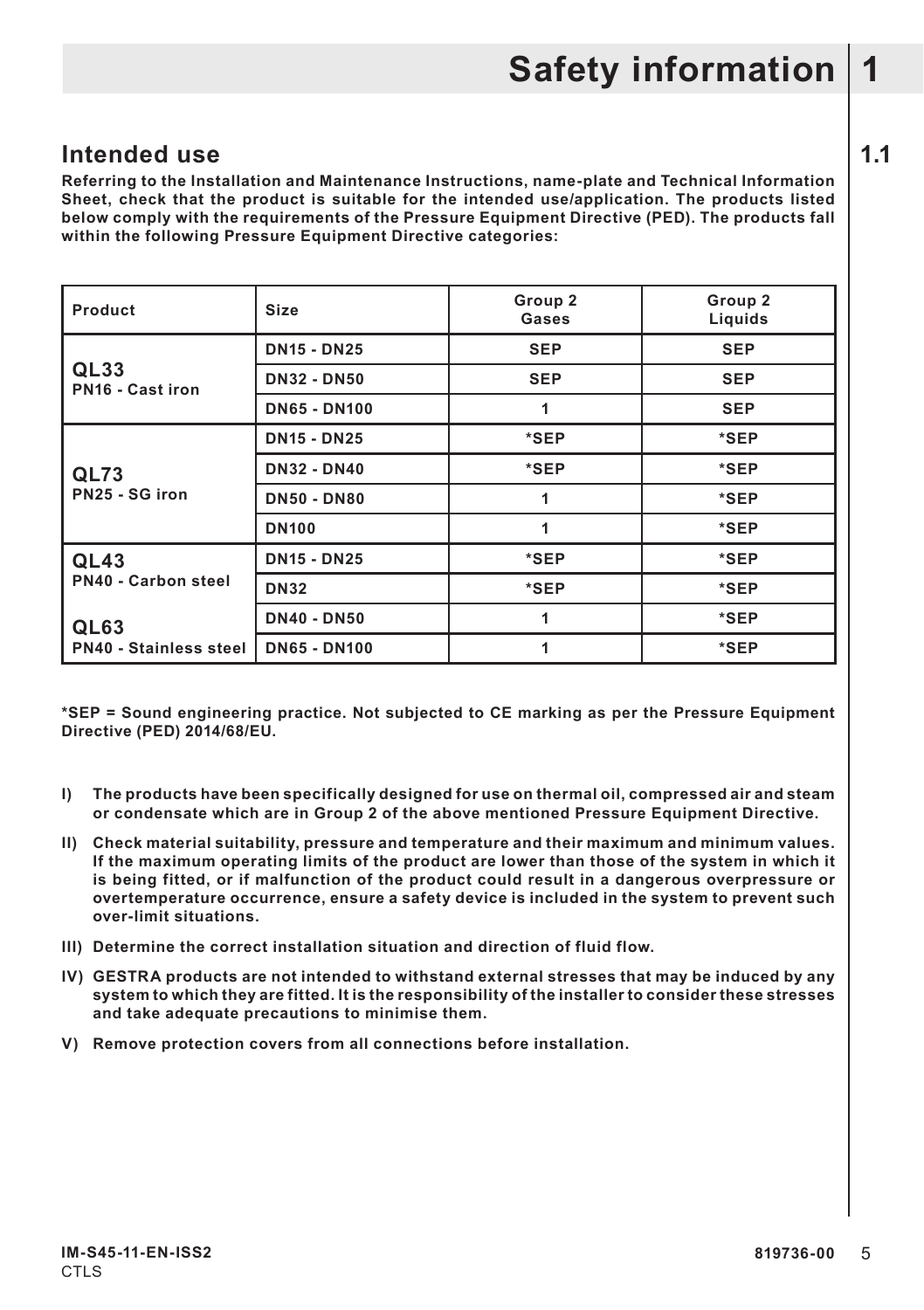### **1.2 Access**

**Ensure safe access and if necessary a safe working platform (suitably guarded) before attempting to work on the product. Arrange suitable lifting gear if required.**

# **1.3 Lighting**

**Ensure adequate lighting, particularly where detailed or intricate work is required.**

## **1.4 Hazardous liquids or gases in the pipeline**

**Consider what is in the pipeline or what may have been in the pipeline at some previous time. Consider: flammable materials, substances hazardous to health, extremes of temperature.**

### **1.5 Hazardous environment around the product**

**Consider: explosion risk areas, lack of oxygen (e.g. tanks, pits), dangerous gases, extremes of temperature, hot surfaces, fire hazard (e.g. during welding), excessive noise, moving machinery.**

#### **1.6 The system**

**Consider the effect on the complete system of the work proposed. Will any proposed action (e.g. closing isolation valves, electrical isolation) put any other part of the system or any personnel at risk?** 

**Dangers might include isolation of vents or protective devices or the rendering ineffective of controls or alarms. Ensure isolation valves are turned on and off in a gradual way to avoid system shocks.**

#### **1.7 Pressure systems**

**Ensure that any pressure is isolated and safely vented to atmospheric pressure. Consider double isolation (double block and bleed) and the locking or labelling of closed valves. Do not assume that the system has depressurised even when the pressure gauge indicates zero.**

#### **1.8 Temperature**

**Allow time for temperature to normalise after isolation to avoid danger of burns. Valves fitted with PTFE components must not be subjected to temperatures above 260 °C. Above these temperatures toxic fumes maybe given off. Avoid inhalation of fumes or skin contact.**

#### **1.9 Tools and consumables**

**Before starting work ensure that you have suitable tools and/or consumables available. Use only genuine GESTRA replacement parts.**

## **1.10 Protective clothing**

**Consider whether you and/or others in the vicinity require any protective clothing to protect against the hazards of, for example, chemicals, high/low temperature, radiation, noise, falling objects, and dangers to eyes and face.**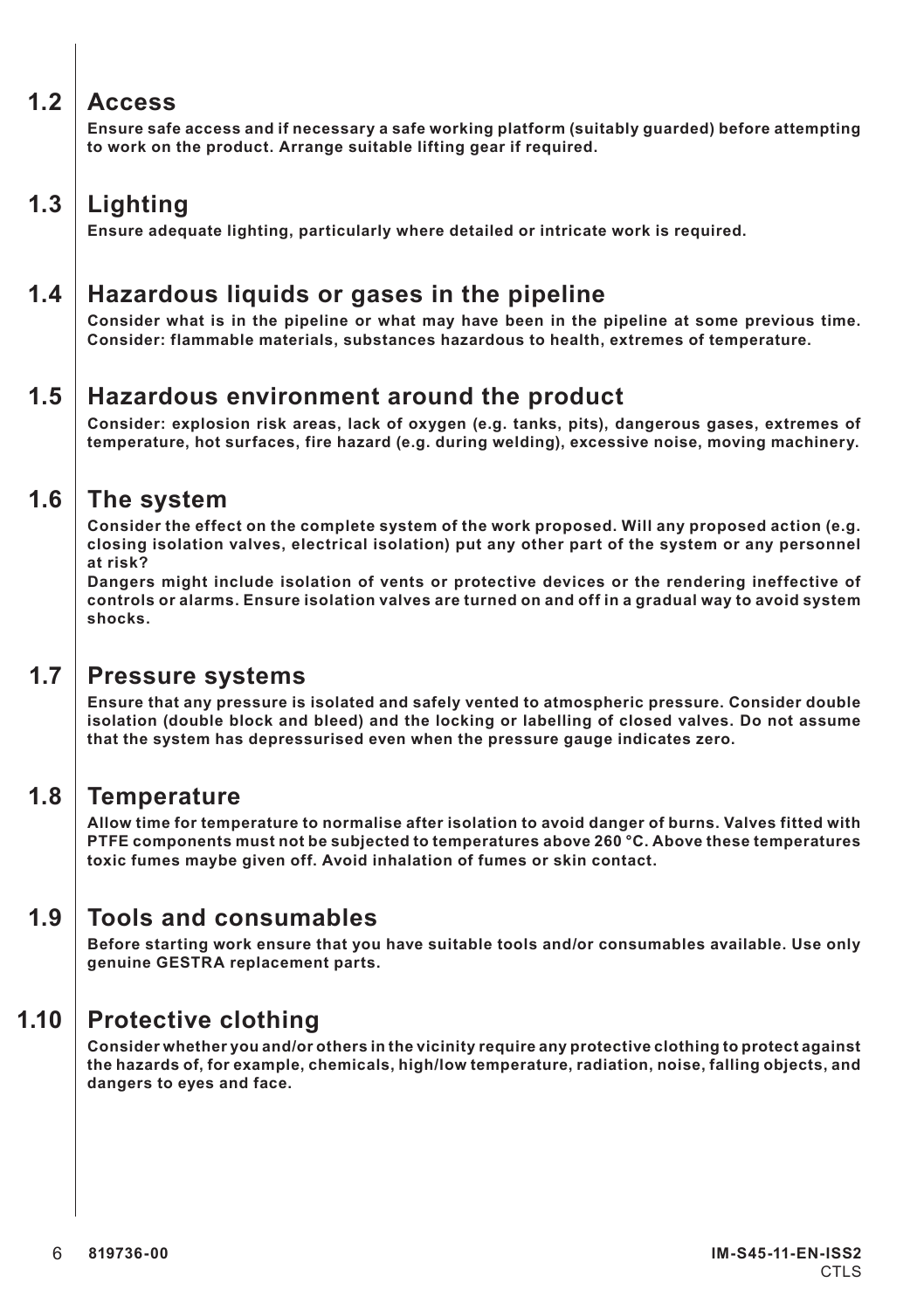### **Permits to work 1.11**

**All work must be carried out or be supervised by a suitably competent person. Installation and operating personnel should be trained in the correct use of the product according to the Installation and Maintenance Instructions.**

**Where a formal 'permit to work' system is in force it must be complied with. Where there is no such system, it is recommended that a responsible person should know what work is going on and, where necessary, arrange to have an assistant whose primary responsibility is safety. Post 'warning notices' if necessary.**

# **Handling 1.12**

**Manual handling of large and/or heavy products may present a risk of injury. Lifting, pushing, pulling, carrying or supporting a load by bodily force can cause injury particularly to the back. You are advised to assess the risks taking into account the task, the individual, the load and the working environment and use the appropriate handling method depending on the circumstances of the work being done.**

# **Residual hazards 1.13**

**In some cases the product is provided with pre-compressed springs. Any operation to open the spring housing is to be carried out strictly following the correct procedure given in the Installation and Maintenance Instructions. In normal use the external surface of the product may be very hot. If used at the maximum permitted operating conditions the surface temperature of some products may reach temperatures of 400 °C. Many products are not self-draining. Take due care when dismantling or removing the product from an installation (refer to 'Maintenance instructions').**

## **Freezing 1.14**

**Provision must be made to protect products which are not self-draining against frost damage in environments where they may be exposed to temperatures below freezing point.**

# **Disposal 1.15**

**Unless otherwise stated in the Installation and Maintenance Instructions, this product is recyclable and no ecological hazard is anticipated with its disposal providing due care is taken. However, if the valve is fitted with a PTFE component special care must be taken to avoid potential health hazards associated with decomposition/burning of these parts.**

#### **PTFE:**

- **- Can only be disposed of by approved methods, not incineration.**
- **- Keep PTFE waste is a separate container, do not mix it with other rubbish, and consign it to landfill site.**

# **Returning products 1.16**

**Customers and stockists are reminded that under EC Health, Safety and Environment Law, when returning products to GESTRA they must provide information on any hazards and the precautions to be taken due to contamination residues or mechanical damage which may present a health, safety or environmental risk. This information must be provided in writing including Health and Safety data sheets relating to any substances identified as hazardous or potentially hazardous.**

**IM-S45-11-EN-ISS2 CTLS** 

- 
-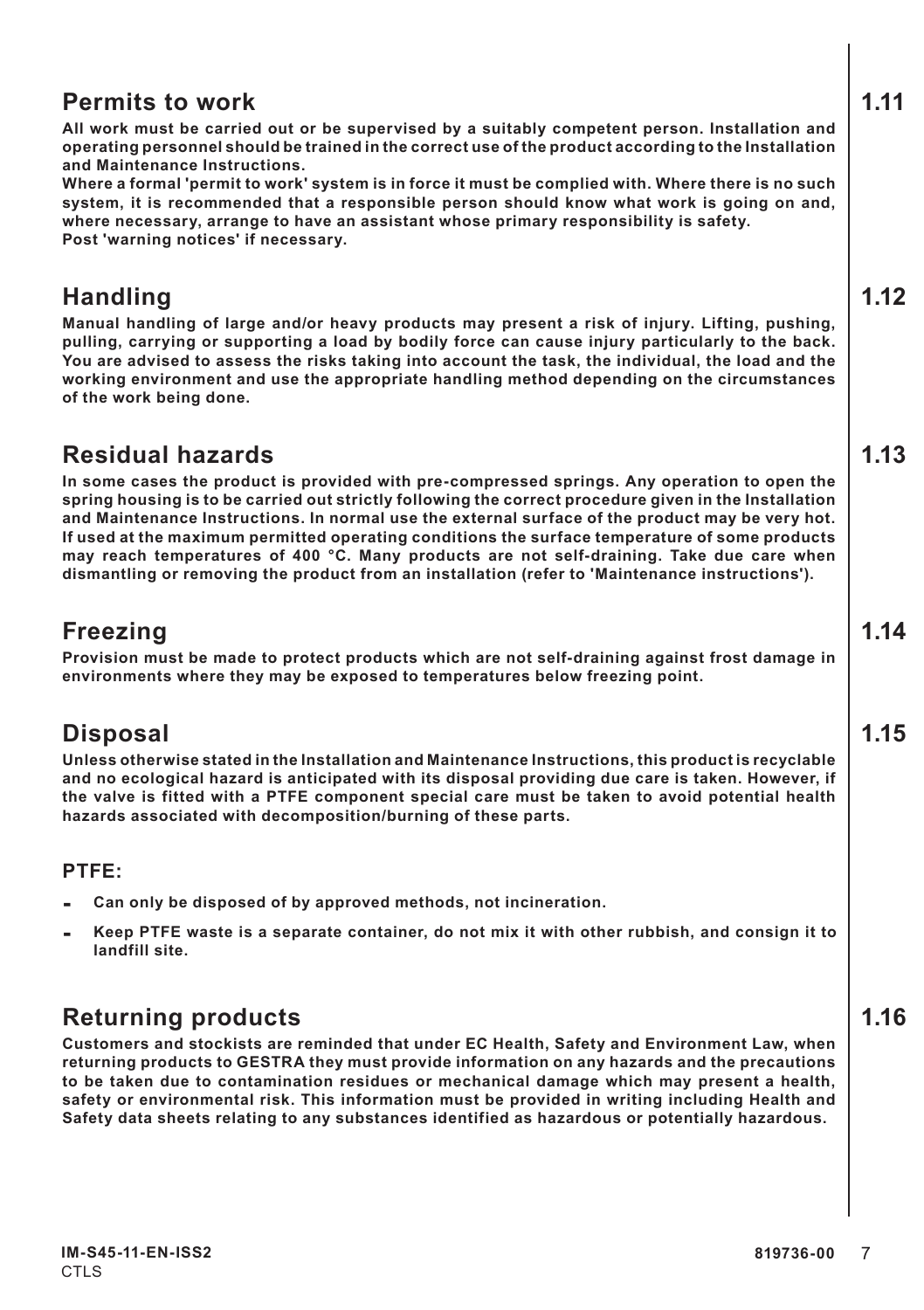## **2.1 Description**

The QLM and QLD are three-port control valves which have linear characteristics for mixing or diverting service. They are available in four body materials: cast iron, SG iron, carbon steel or stainless steel. All valves can be supplied with the standard metal-to-metal seats, stellite facing for increased resistance to wear or soft seats for tight shut-off. The standard stem sealing is by spring adjusted PTFE chevrons but high temperature graphite seals or metal bellows with supplementary safety packing may also be specified.

The QLM and QLD three-port control valves can be used with the following actuators:

|            | PN3000 series |           | EL3500 series    |  |  |
|------------|---------------|-----------|------------------|--|--|
| Pneumatic: | PN4000 series |           | EL5600 series    |  |  |
|            | PN5000 series | Electric: | AEL <sub>5</sub> |  |  |
|            | PN6000 series |           | AEL6             |  |  |
|            | PN7000 series |           |                  |  |  |
|            | PN8000 series |           |                  |  |  |
|            | PN9000 series |           |                  |  |  |

#### **2.2 Sizes and pipe connections**

All valve flanges referred to in this document are in accordance with EN 1092.

|                               | Type     | <b>Body material</b> | Connection       | Size range           |
|-------------------------------|----------|----------------------|------------------|----------------------|
|                               | QL33M    | Cast iron            | <b>PN16</b>      | <b>DN15 to DN100</b> |
|                               | $QL43M*$ | Carbon steel         | PN25/PN40        | <b>DN15 to DN100</b> |
| <b>QLM: Mixing service</b>    | $QL63M*$ | Stainless steel      | PN25/PN40        | <b>DN15 to DN100</b> |
|                               | QL73M    | SG iron              | <b>PN16/PN25</b> | <b>DN15 to DN100</b> |
|                               | QL33D    | Cast iron            | <b>PN16</b>      | DN25 to DN100        |
|                               | $QL43D*$ | Carbon steel         | PN25/PN40        | DN25 to DN100        |
| <b>QLD: Diverting service</b> | $QL63D*$ | Stainless steel      | PN25/PN40        | DN25 to DN100        |
|                               | QL73D    | SG iron              | <b>PN16/PN25</b> | DN25 to DN100        |

**\* Note:** QL43M, QL43D, QL63M and QL63D three-port control valves are also available with PN16 flanges by special order.

## **2.3 Technical data**

| Plug design         |                     | "V" Port                         |
|---------------------|---------------------|----------------------------------|
| Plug characteristic |                     | Linear                           |
| Leakage class       | Metal-to-metal seal | IEC 534-4 Class IV (0.01% of Kv) |
| Rangeability        |                     | 30:1                             |
|                     | <b>DN15 - DN50</b>  | 20 mm                            |
| Travel              | DN65 - DN100        | $30 \text{ mm}$                  |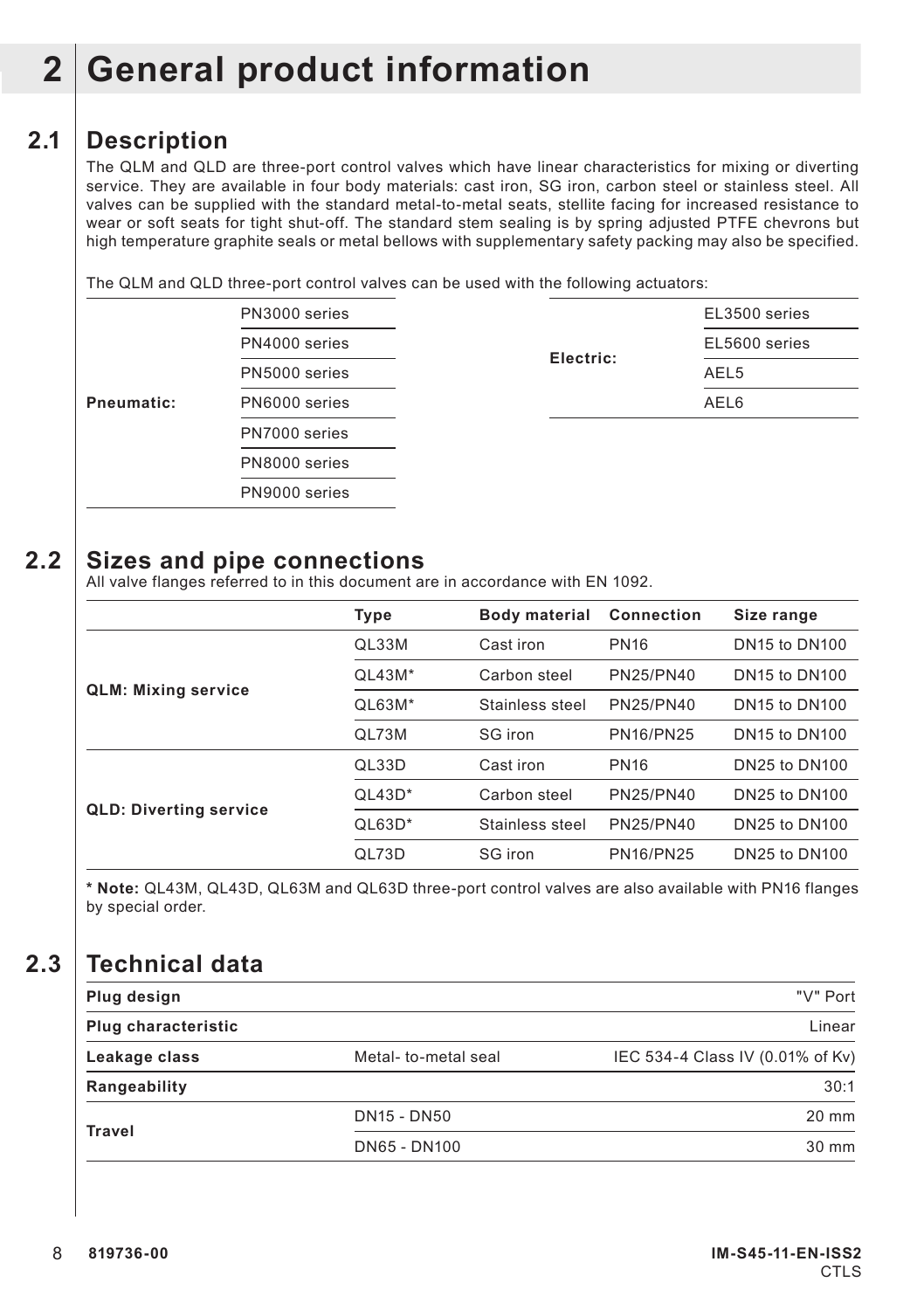# **Product limitations 2.4**

| <b>Material</b>                  |                  | <b>Body</b> |      | <b>Bonnet: Standard</b> |      |           |      |
|----------------------------------|------------------|-------------|------|-------------------------|------|-----------|------|
|                                  |                  |             |      | <b>PTFE</b>             |      | Graphite  |      |
| Cast iron                        | Pressure (bar)   | 16          | 13   | 16                      | 13   | 16        | 13   |
| (PN16)                           | Temperature (°C) | $-5/+120$   | 200  | $-5/+120$               | 200  | $-5/+120$ | 200  |
| <b>SG</b> iron                   | Pressure (bar)   | 25          | 15   | 25                      | 18.7 | 25        | 18   |
| (PN25)                           | Temperature (°C) | $-10/1120$  | 300  | $-5/+120$               | 232  | $-5/+120$ | 250  |
| <b>Carbon steel</b>              | Pressure (bar)   | 40          | 21   | 40                      | 33   | 40        | 32   |
| (PN40)                           | Temperature (°C) | $-29/+120$  | 400  | $-5/+120$               | 232  | $-5/+120$ | 250  |
| <b>Stainless steel</b><br>(PN40) | Pressure (bar)   | 40          | 22.1 | 40                      | 26.8 | 40        | 26.2 |
|                                  | Temperature (°C) | $-29/+120$  | 400  | $-5/+120$               | 232  | $-5/+120$ | 250  |

| <b>Material</b>               |                  | <b>Body</b> |      | <b>Bonnet: Extended</b> |                          |            |     |
|-------------------------------|------------------|-------------|------|-------------------------|--------------------------|------------|-----|
|                               |                  |             |      | <b>PTFE</b>             |                          | Graphite   |     |
| Cast iron                     | Pressure (bar)   | 16          | 13   | -                       | $\overline{\phantom{0}}$ |            |     |
| (PN16)                        | Temperature (°C) | $-5/+120$   | 200  | -                       | $\overline{\phantom{0}}$ |            |     |
| <b>SG</b> iron<br>(PN25)      | Pressure (bar)   | 25          | 15   | 25                      | 18                       | 25         | 15  |
|                               | Temperature (°C) | $-10/1120$  | 300  | $-10/1120$              | 250                      | $-10/+120$ | 300 |
| <b>Carbon steel</b><br>(PN40) | Pressure (bar)   | 40          | 21   | 40                      | 32                       | 40         | 21  |
|                               | Temperature (°C) | $-29/+120$  | 400  | $-29/1120$              | 250                      | $-29/+120$ | 400 |
| <b>Stainless steel</b>        | Pressure (bar)   | 40          | 22.1 | 40                      | 26.2                     | 40         | 22  |
| (PN40)                        | Temperature (°C) | $-29/+120$  | 400  | $-29/+120$              | 250                      | $-29/+129$ | 400 |

| <b>Material</b>                  |                  |             |      | <b>Bonnet: Bellows</b> |      |             |     |
|----------------------------------|------------------|-------------|------|------------------------|------|-------------|-----|
|                                  |                  | <b>Body</b> |      | <b>PN16</b>            |      | <b>PN25</b> |     |
| Cast iron                        | Pressure (bar)   | 16          | 13   | 16                     | 13   |             |     |
| (PN16)                           | Temperature (°C) | $-5/+120$   | 200  | $-5/+120$              | 200  |             |     |
| <b>SG</b> iron<br>(PN25)         | Pressure (bar)   | 25          | 15   | 16                     | 11.0 | 25          | 15  |
|                                  | Temperature (°C) | $-10/1120$  | 300  | $-10/1120$             | 300  | $-10/1120$  | 300 |
| <b>Carbon steel</b><br>(PN40)    | Pressure (bar)   | 40          | 21   | 16                     | 10   | 25          | 16  |
|                                  | Temperature (°C) | $-29/+120$  | 400  | $-10/+120$             | 350  | $-10/1120$  | 350 |
| <b>Stainless steel</b><br>(PN40) | Pressure (bar)   | 40          | 22.1 | 16                     | 10   | 25          | 16  |
|                                  | Temperature (°C) | $-29/+120$  | 400  | $-10/+120$             | 350  | $-10/1120$  | 350 |

#### **Notes:**

**1.** Hydrostatic test pressure - 1.5 times the maximum working pressure.

**2.** Maximum differential pressure - To establish maximum differential pressures see GESTRA TIs for the relavent pneumatic or electric actuator.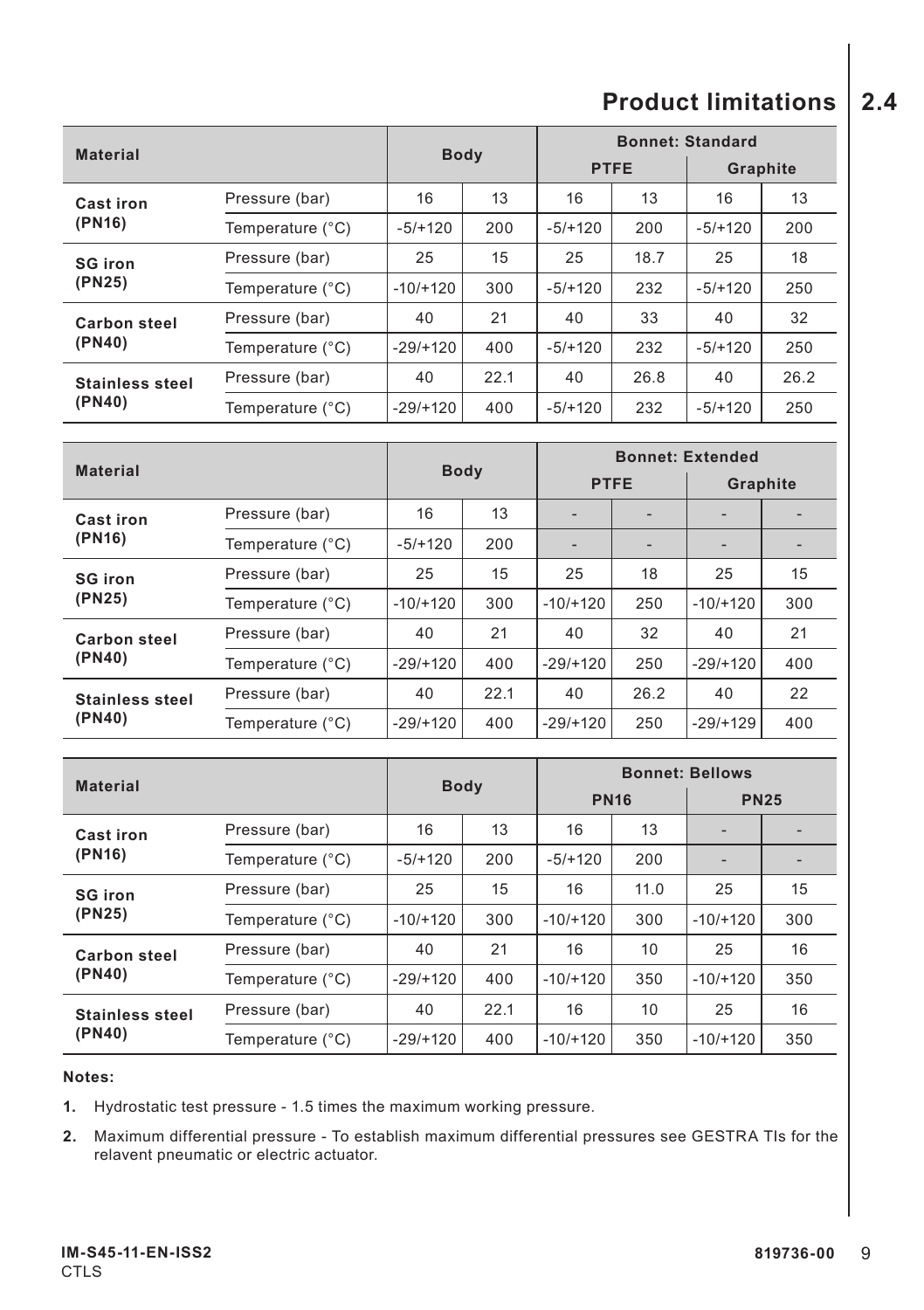# **2.5 Materials**

#### **2.5.1 Cast iron, SG iron and carbon steel valves**

| Type                | No.            | Part                   | <b>Material</b>   | <b>Material designation</b><br><b>ASTM/DIN STD</b> |
|---------------------|----------------|------------------------|-------------------|----------------------------------------------------|
|                     | 1              | Body                   | Cast iron         | <b>EN-GJL-250</b>                                  |
| <b>Cast iron</b>    | $\overline{2}$ | Standard bonnet        | SG iron           | EN-GJS-400-18                                      |
|                     |                | <b>Extended bonnet</b> | Carbon steel      | 1.0460                                             |
|                     | 1              | Body                   | SG iron           | EN-GJS-400-18                                      |
| <b>SG</b> iron      |                | Standard bonnet        | SG iron           | EN-GJS-400-18                                      |
|                     | $\overline{2}$ | <b>Extended bonnet</b> | Carbon steel      | 1.0460                                             |
|                     | 1              | Body                   | Carbon steel      | 1.0619                                             |
| <b>Carbon steel</b> |                | Standard bonnet        | Carbon steel      | 1.7131                                             |
|                     | $\overline{2}$ | <b>Extended bonnet</b> | Carbon steel      | 1.0460                                             |
|                     | 3              | Plug(s)                | Stainless steel   | BS 970 431 S29                                     |
|                     | 4              | Valve seats            | Stainless steel   | BS 970 431 S29                                     |
|                     |                | Valve stem             | Stainless steel   | BS 970 431 S29                                     |
|                     | 5              | <b>Bellows</b>         | Stainless steel   | AISI 316 L                                         |
|                     | 6              | Spacer                 | Stainless steel   | AISI 304                                           |
|                     | $\overline{7}$ | Stuffing box gasket    | Graphite          |                                                    |
|                     | 8              | Lock-nut               | Stainless steel   | AISI 304                                           |
|                     | 9              | Stuffing box           | Stainless steel   | BS 970 431 S29                                     |
|                     | 10             | Mounting nut           | Zinc plated steel | NFA 35553 XC 18S                                   |
| <b>Cast iron</b>    | 11             | Packing                | PTFE/graphite     | PTFE/graphite                                      |
| <b>SG</b> iron      | 12             | Spring                 | Stainless steel   | BS 2056 316 S42                                    |
| <b>Carbon steel</b> | 13             | Bonnet gasket          | Graphite          |                                                    |
|                     | 14             | Stud                   | Carbon steel      | A193 B7M                                           |
|                     | 15             | Nut                    | Carbon steel      | A194 Gr. 2H                                        |
|                     | 16             | Lock-nut               | Stainless steel   | AISI 316                                           |
|                     | 17             | Guide bush             | PTFE              |                                                    |
|                     | 18             | Stem guide bush        | Stainless steel   | Hardened AISI 440B                                 |
|                     | 19             | Lock-nut               | Stainless steel   | AISI 316                                           |
|                     | 20             | Pin                    | Stainless steel   | AISI 316                                           |
|                     | 21             | Gasket                 | Graphite          |                                                    |
|                     | 22             | Anti-rotation screw    | Stainless steel   | AISI 304                                           |
|                     |                |                        |                   |                                                    |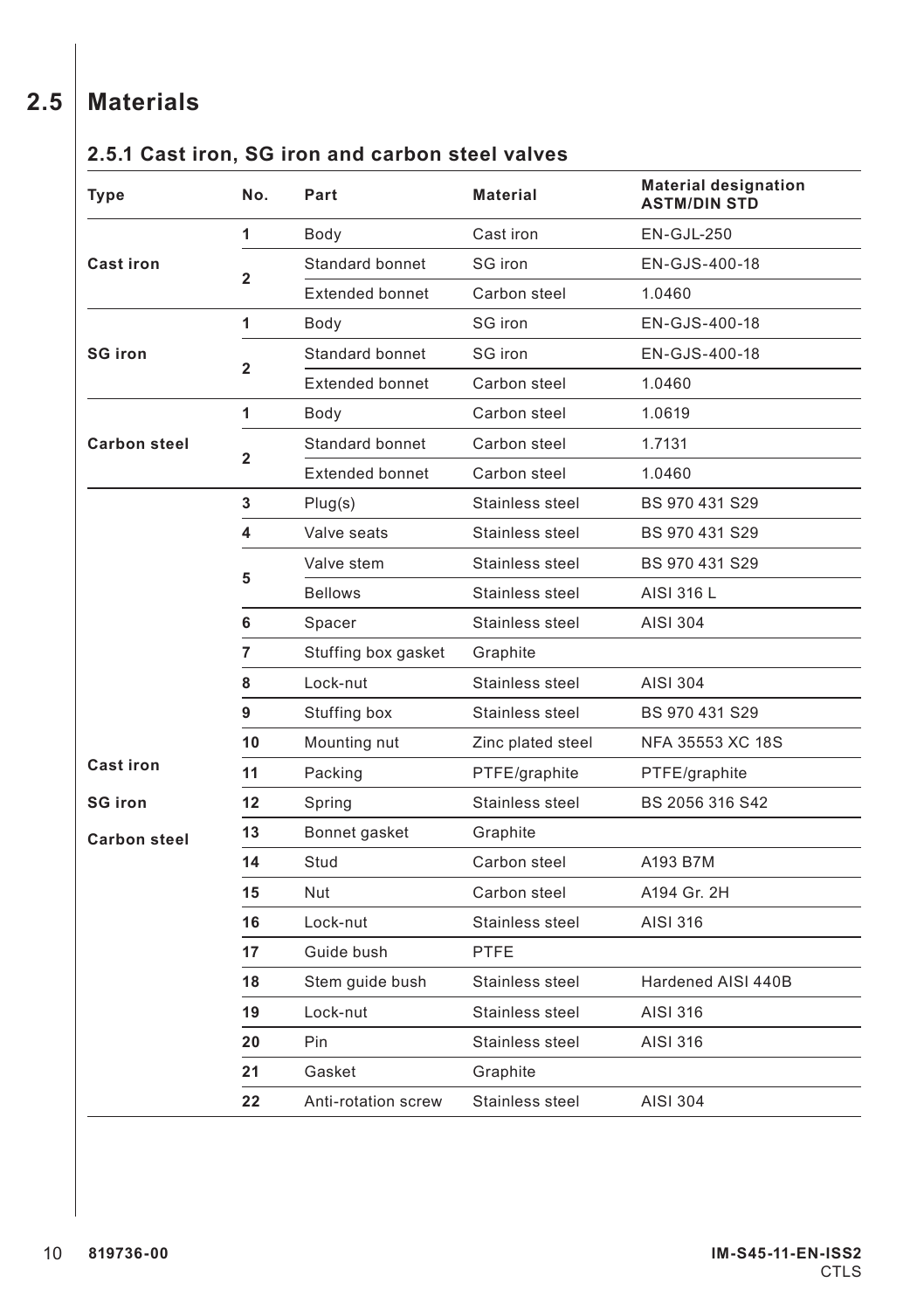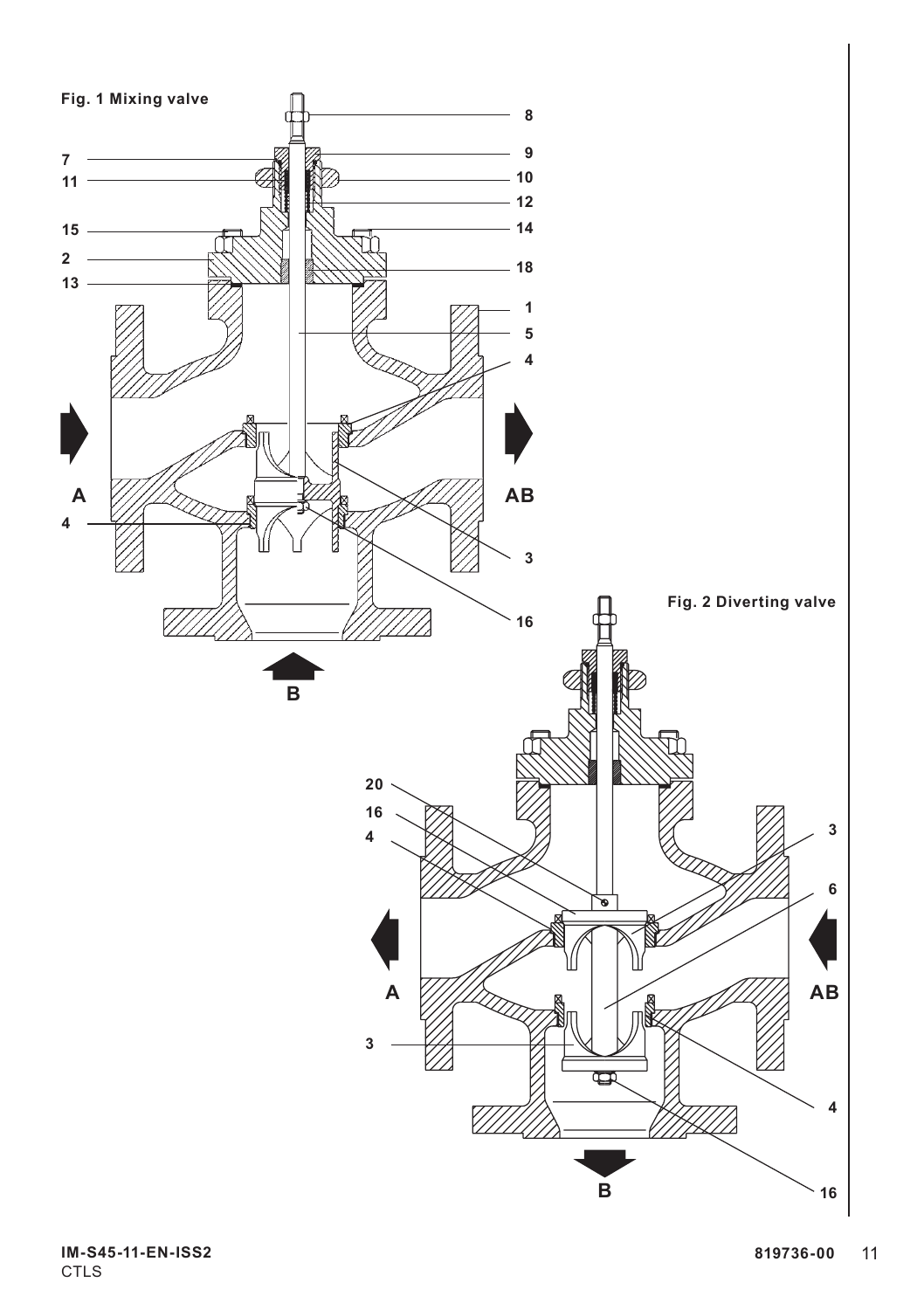#### **2.5.2 Stainless steel valves**

| <b>Type</b>            | No.            | Part                   | <b>Material</b>   | <b>Material designation</b><br><b>ASTM/DIN STD</b> |
|------------------------|----------------|------------------------|-------------------|----------------------------------------------------|
|                        | 1              | Body                   | Stainless steel   | 1.4552                                             |
|                        | $\overline{2}$ | Standard bonnet        | Stainless steel   | 1.4552                                             |
|                        |                | <b>Extended bonnet</b> | Stainless steel   | <b>ASTM A182 F316</b>                              |
|                        | 3              | Valve plug             | Stainless steel   | ASTM A351 CF8M                                     |
|                        | 4              | Valve seat             | Stainless steel   | <b>ASTM A276 316L</b>                              |
|                        | 5              | Valve stem             | Stainless steel   | <b>ASTM A276 316L</b>                              |
|                        |                | <b>Bellows</b>         | Stainless steel   | AISI 316 L                                         |
|                        | 6              | Spacer                 | Stainless steel   | AISI 316                                           |
|                        | 7              | Stuffing box gasket    | Stainless steel   | AISI 304                                           |
|                        | 8              | Lock-nut               | Stainless steel   | AISI 316                                           |
|                        | 9              | Stuffing box           | Stainless steel   | AISI 316                                           |
| <b>Stainless steel</b> | 10             | Mounting nut           | Zinc plated steel | NFA 35553 XC 18S                                   |
|                        | 11             | Packing                | PTFE/graphite     | PTFE/graphite                                      |
|                        | 12             | Spring                 | Stainless steel   | BS 2056 316 S42                                    |
|                        | 13             | Bonnet gasket          | Graphite          |                                                    |
|                        | 14             | Stud                   | Stainless steel   | A193 B8                                            |
|                        | 15             | Nut                    | Stainless steel   | A194 Gr. 304                                       |
|                        | 16             | Lock-nut               | Stainless steel   | AISI 316                                           |
|                        | 17             | Guide bush             | PTFE              |                                                    |
|                        | 18             | Stem guide bush        | Stainless steel   | Hard faced AISI 316                                |
|                        | 19             | Lock-nut               | Stainless steel   | AISI 316                                           |
|                        | 20             | <b>Pin</b>             | Stainless steel   | AISI 316                                           |
|                        | 21             | Gasket                 | Graphite          |                                                    |
|                        | 22             | Anti-rotation screw    | Stainless steel   | AISI 304                                           |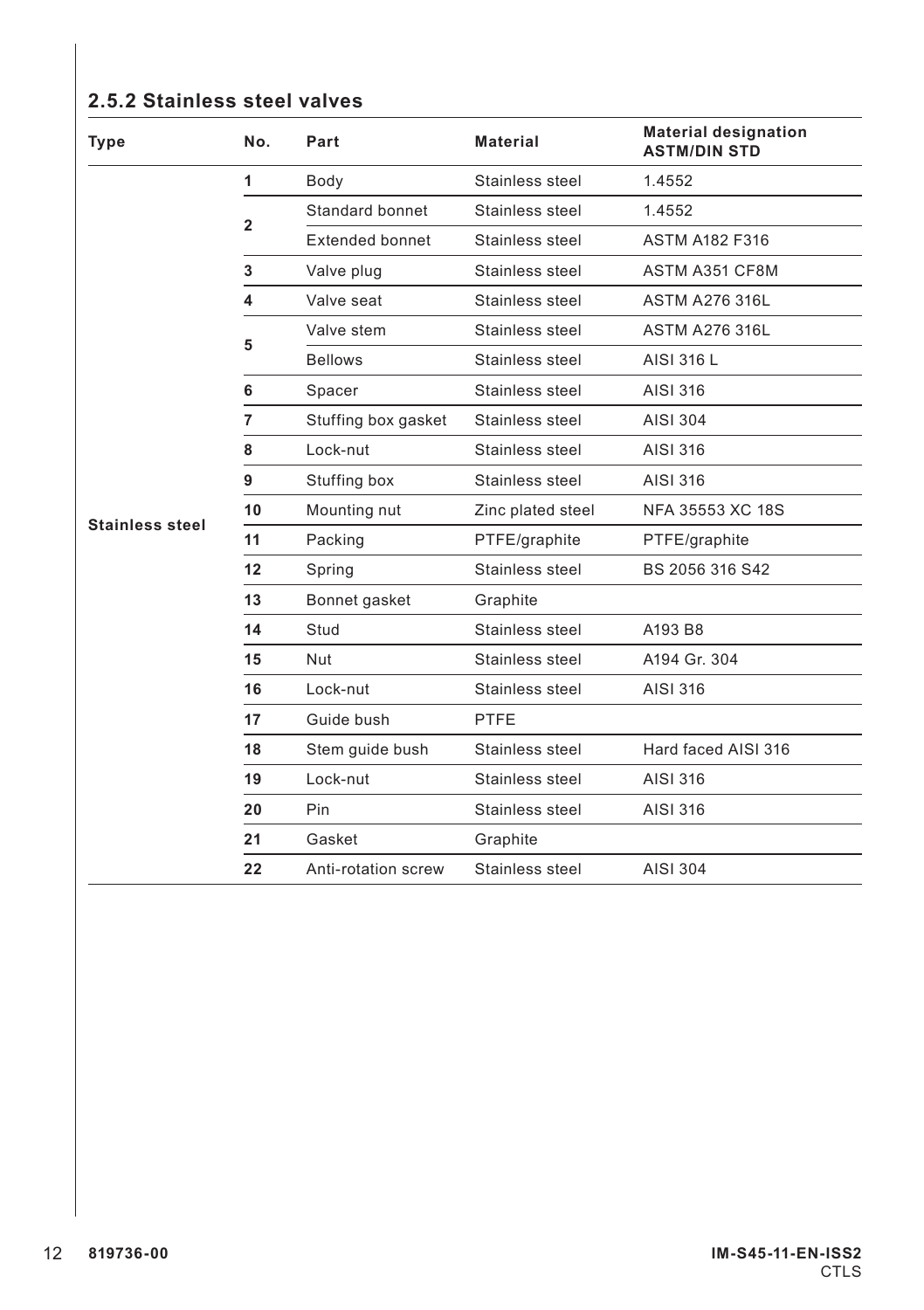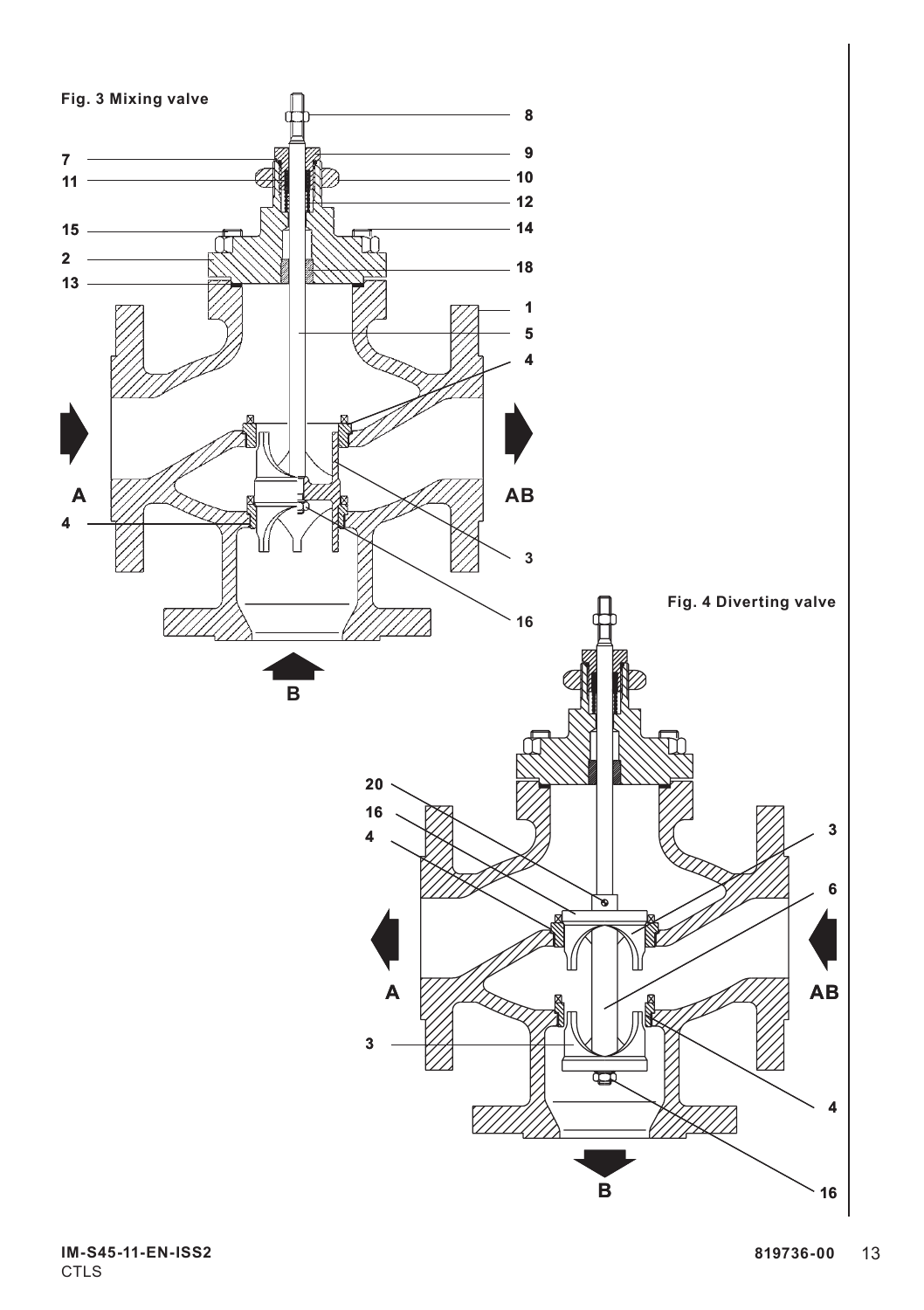# **2.6 Dimensions and weights (approximate) in mm and kg** For all body materials

| <b>Size</b>  | <b>Dimensions</b> |     |     | Weights |                        |                        |
|--------------|-------------------|-----|-----|---------|------------------------|------------------------|
|              | A                 | в   | c   | $C1*$   | <b>Standard bonnet</b> | <b>Extended bonnet</b> |
| <b>DN15</b>  | 130               | 90  | 105 | 166     | 7.0                    | 166.0                  |
| <b>DN20</b>  | 150               | 95  | 105 | 166     | 6.9                    | 8.3                    |
| <b>DN25</b>  | 160               | 100 | 109 | 170     | 8.8                    | 10.2                   |
| <b>DN32</b>  | 180               | 105 | 124 | 185     | 11.0                   | 12.4                   |
| <b>DN40</b>  | 200               | 115 | 137 | 190     | 14.5                   | 15.9                   |
| <b>DN50</b>  | 230               | 125 | 143 | 196     | 18.5                   | 20.0                   |
| <b>DN65</b>  | 290               | 145 | 160 | 357     | 31.0                   | 33.0                   |
| <b>DN80</b>  | 310               | 155 | 165 | 361     | 40.8                   | 42.8                   |
| <b>DN100</b> | 350               | 175 | 180 | 373     | 48.5                   | 50.5                   |

\* C1 dimension is relevant to valves with extended or bellows seal bonnet.



**Fig. 5**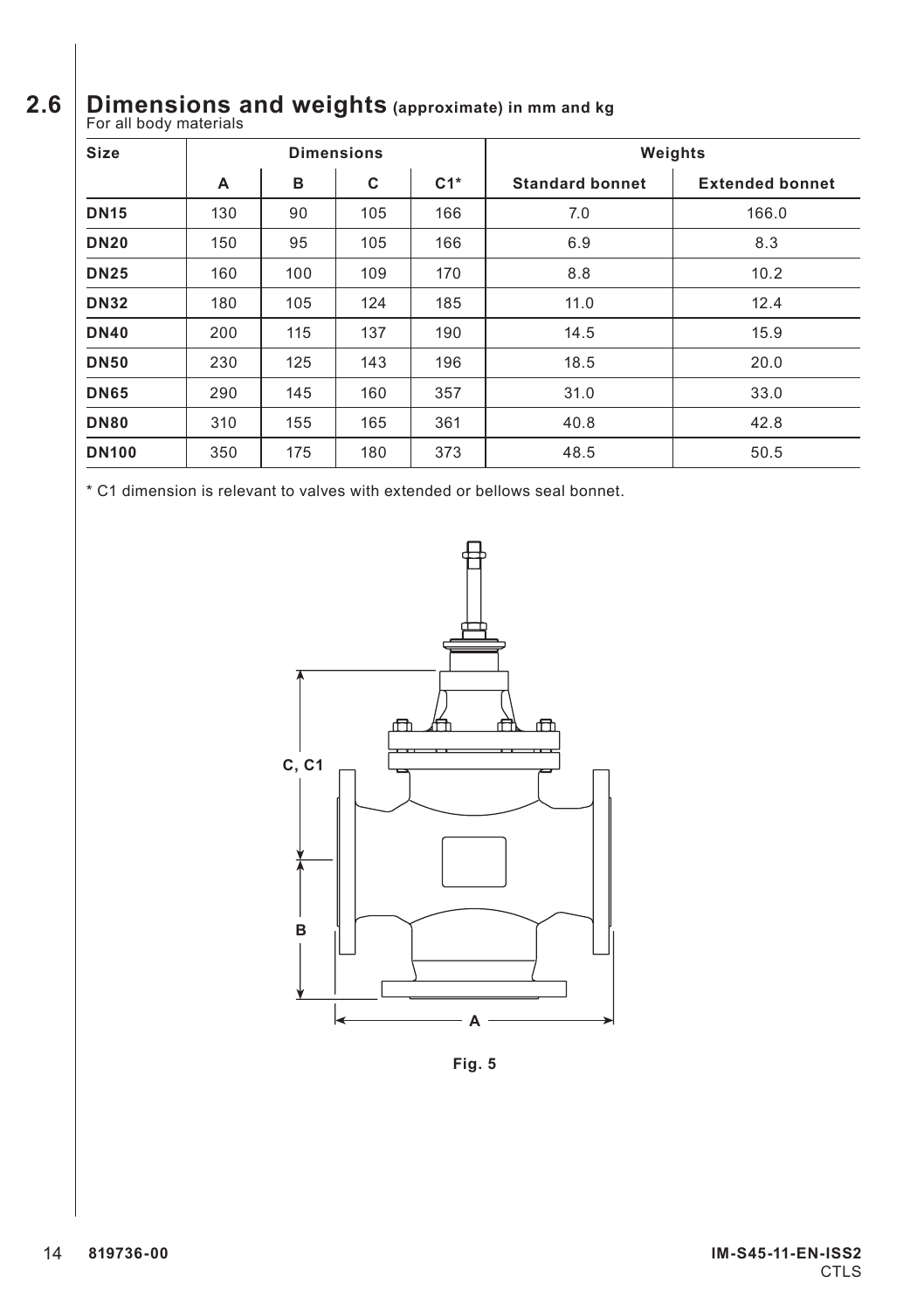# **Installation and commissioning 3**

**Note:** Before commencing any installation please read the 'Safety information' in Section 1.

#### **General rules 3.1**

The valve should be installed in such a position as to allow full access to the valve and the actuator for maintenance purposes. Prior to fitting the valve to the pipework it should be flushed clear to remove any debris or other particles.

Remove the flange protectors and fit the valve into the pipeline ensuring that the direction of flow arrows on the body are correct.

Care should be taken to prevent any strain being imposed on the valve body due to pipe misalignment. Care should be taken to ensure that the valve/actuator spindle is not painted or coated with any other substance.

#### **Bypass arrangements 3.2**

It is recommended that isolating valves be fitted upstream and downstream of the control valve. A bypass can be fitted around the valve with a manual regulating valve allowing the process to be controlled whilst the control valve is isolated for maintenance.

#### **Commissioning 3.3**

For commissioning instructions refer to the Installation and Maintenance Instructions covering the GESTRA actuators.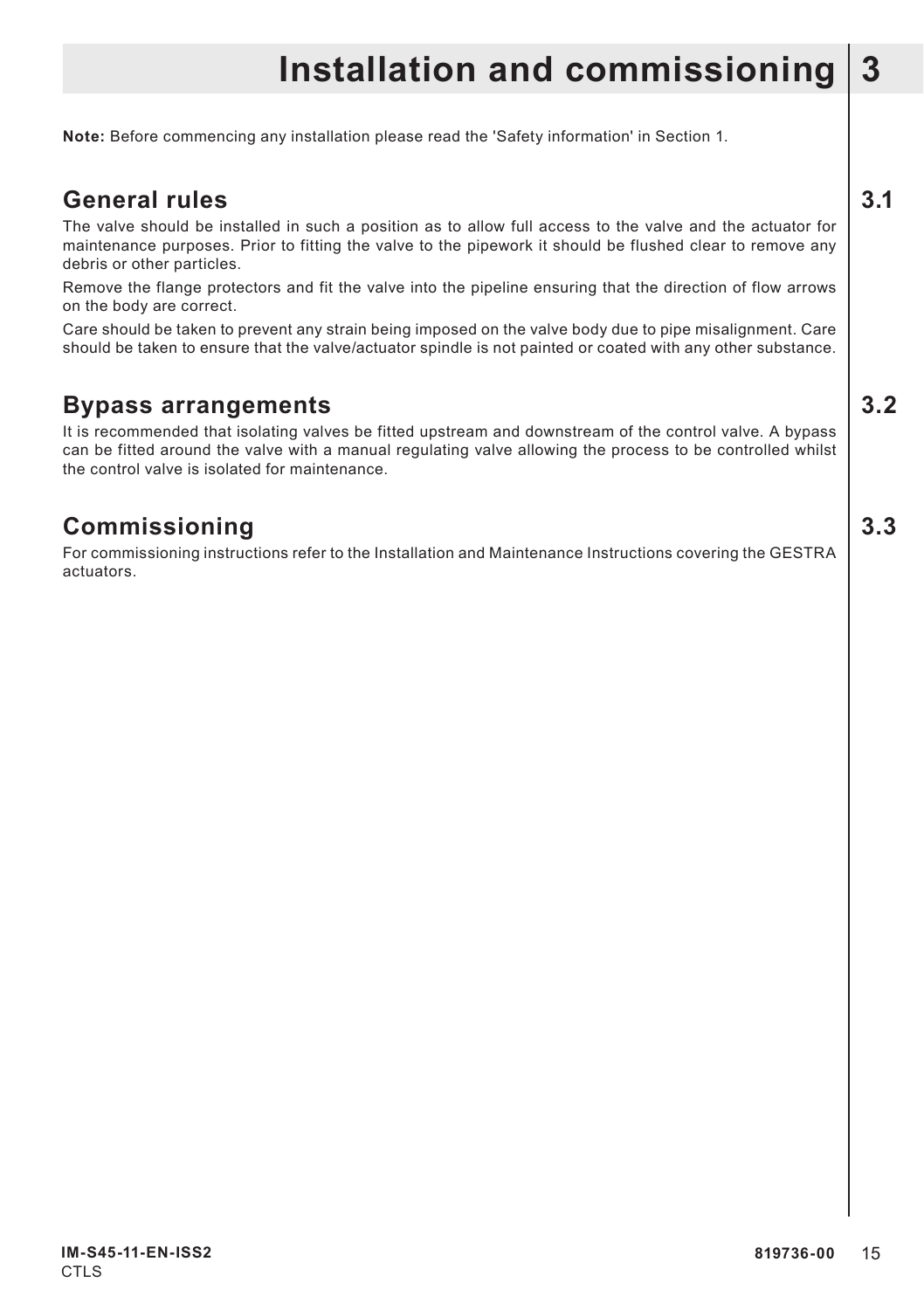# **4 Maintenance**

**Note: Before commencing any maintenance please read the 'Safety information' in Section 1.**

#### **Safety note - Handling precautions**

#### **PTFE**

**Within its working temperature range PTFE is a completely inert material, but when heated to its sintering temperature it gives rise to gaseous decomposition products or fumes which can produce unpleasant effects if inhaled. The inhala- tion of these fumes is easily prevented by applying local exhaust ventilation to atmosphere as near to their source as possible. Smoking should be prohibited in workshops where PTFE is handled because tobacco contaminated with PTFE will during burning give rise to polymer fumes. It is therefore important to avoid contamination of clothing, especially the pock- ets, with PTFE and to maintain a reasonable standard or personal cleanliness by washing hands and removing any PTFE particles lodged under the fingernails.**

#### **LAMINATED GASKETS**

**The metal foil sheet used to reinforce gaskets is very thin and sharp. Care should be taken when handling to avoid the possibility of cuts or lacerations to fingers or hands.**

#### **4.1 Periodic maintenance**

#### **After 24 hours of operation**

After 24 hours of operation check the flange bolts for tightness.

On valves with graphite stem seal packing compress the gland seal packing by tightening the gland nut by  $\frac{1}{4}$  of a turn. Care should be taken not to overtighten as this may cause the spindle to lock-up.

#### **Every 3 months of operation**

Every 3 months of normal operation check the stem gland seal for leakage. In the case of leakage proceed as follows:

- **-** For valves with a PTFE gland seal renew the gland seal by following the procedure in Section 4.2.1
- **-** For valves with a graphite stem seal packing compress the gland seal packing by tightening the gland nut by  $\frac{1}{4}$  of a turn. If leakage cannot be eliminated, renew the graphite gland seal by following the procedure in Section 4.2.2.

#### **Annually**

Inspect the valve to check for wear or scale deposits. Worn or damaged parts, like the plug or seat may need to be replaced, as well as the gland seal packing.

The graphite packing is normally subject to wear. Therefore it is recommended to renew the packing rings annually.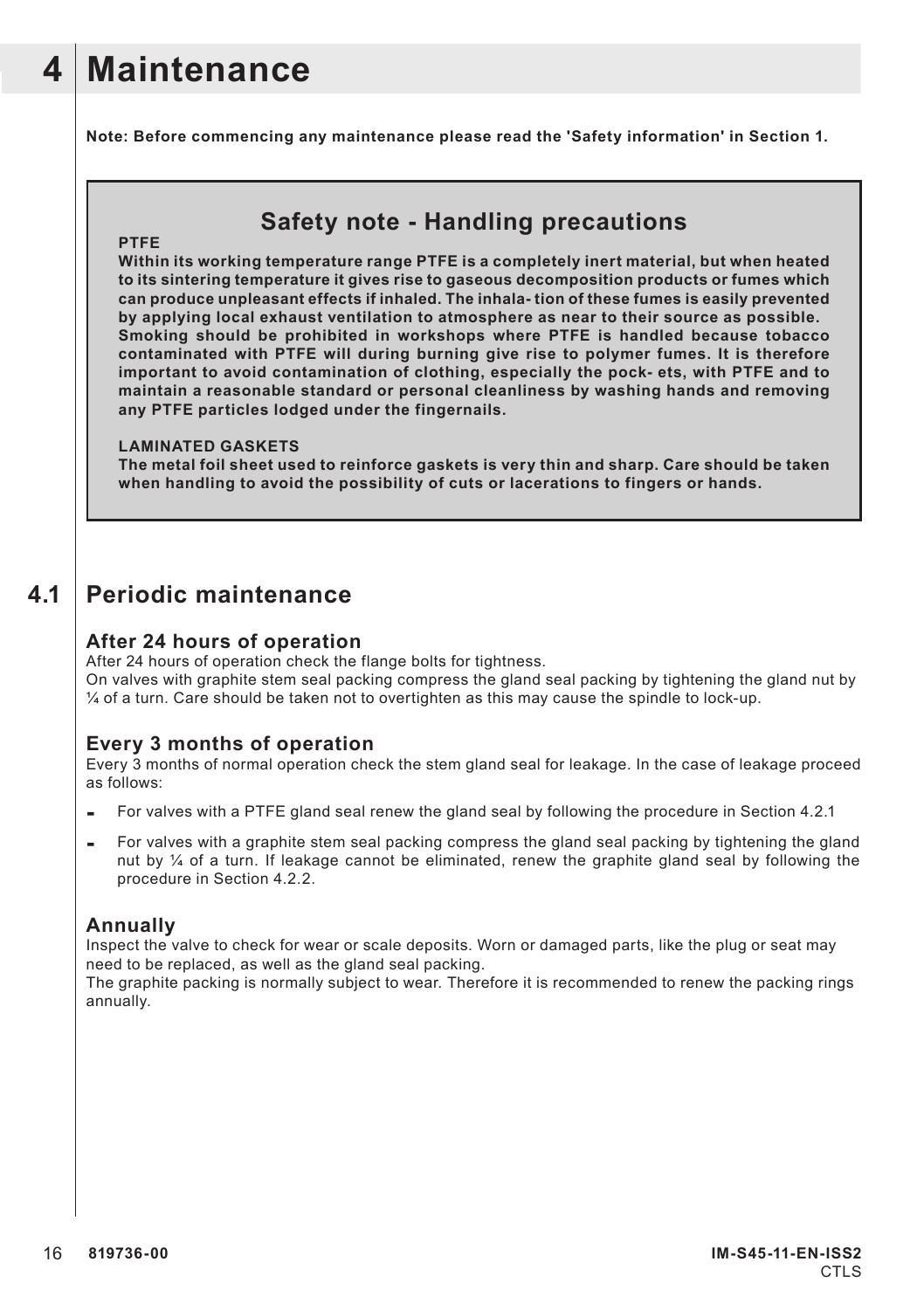## **Valves with packing stem seals 4.2**

#### **4.2.1 Procedure for renewing PTFE chevron gland seals (Refer to Figs. 1, 2 and 6)**

- **a)** Isolate the valve on all three ports.
- **b)** Remove the actuator from the valve. Refer to the Installation and Maintenance Instructions covering GESTRA actuators.

Caution: Care should be taken in removing the gland nut since fluid under pressure may be trapped between the isolating valves

- **c)** Remove the lock-nut (**8**).
- **d)** Unscrew the gland nut (**9**), withdraw the spring (**12**) from the stem; remove and discard the lower bush, gland seal set and the upper bush (**17a + 11 + 17b**), and the gland nut gasket (**7**).
- **e)** Examine the parts for signs of damage or deterioration and renew as necessary. Note that score marks or scaly deposit on the valve stem (**5**) will lead to the early failure of the seals. Clean the parts taking care to avoid scratching the stem or the inner surface of the gland nut. If the valve stem (**5**) needs to be replaced, see Sections 4.2.3 or 4.2.4.
- **f)** To renew the gland seal set, first fit the spring (**12**) over valve stem, and replace the gland nut gasket (**7**). The upper bush (17a only for valves DN15 - DN50), the new gland seal set (**11**) and the lower bush (**17b**), must be firmly inserted into the gland seal nut (**9**), as indic17ated in Figure 4, care being taken to avoid damage to the sealing edges. Refit the gland nut (**9**) over the valve stem, screwing down with care to ensure the gasket is bedded down onto the bonnet. Tighten to the recommended torque as given in Table 1, page 24.

**g)** Ensure the valve stem (**5**) moves freely.

- **h)** Refit the valve lock-nut (**8**).
- **i)** Refit the actuator and clamping nut. Connect the actuator to the valve stem following the actuator **instructions**
- **j)** Bring the valve back into service.
- **k)** Check for leakage at the gland.



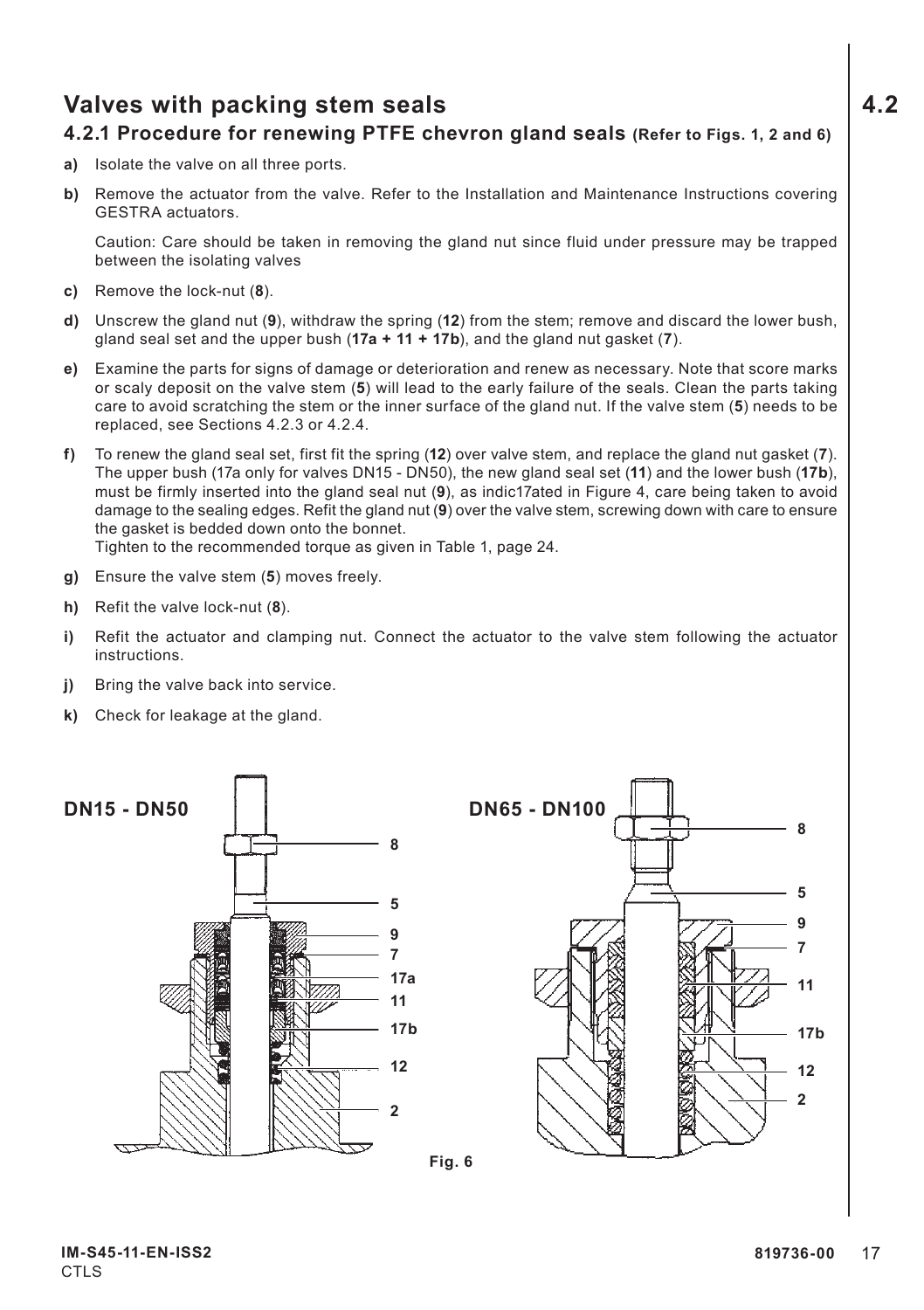#### **4.2.2 Procedure for renewing graphite gland seals (Refer to Figures 1, 2 and 7):**

- **a)** Isolate the valve on all three ports.
- **b)** Remove the actuator from the valve. Refer to the Installation and Maintenance Instructions covering GESTRA actuators.

**Caution:** Care should be taken in removing the gland nut since fluid under pressure may be trapped between the isolating valves

- **c)** Remove the lock-nut (**8**).
- **d)** Unscrew the gland nut (**9a**) and the stuffing box (**9**).
- **e)** Remove the gland seal set (**17b**), and gland nut gasket (**7**).
- **f)** Examine the parts for signs of damage or deterioration and renew as necessary. Note that score marks or scaly deposit on the valve stem (**5**) will lead to early failure of the seals. Where the valve stem (**5**) needs to be replaced, follow instructions at point c) to g) of Section 4.2.3 or 4.2.4.
- **g)** Clean the parts taking care to avoid scratching the stem or the inside surface of the gland nut.
- **h)** Replace the gland nut gasket (**7**). Refit the stuffing box (**9**) over the valve stem, screwing down with care to ensure the gasket is bedded down onto the bonnet. Tighten to the recommended torque as given in Table 1.
- **i)** The replacement graphite gland seal should now be fitted. Note that the gland seal set contains a top and bottom support ring and a graphite pack. During fitting the order of the graphite pack should be maintained as supplied.

Place the bottom support ring into the stuffing box (**9**). One by one add the graphite rings and each time use the gland nut (**9a**) to drive down into the stuffing box. Ensuring the junction of the ring ends are rotated by 90°. Leave the gland nut (**9a**) loosely assembled so that the seals are not compressed.

Screw down the gland nut until it just starts to compress the packing. Compress the gland seal packing by tightening the gland nut by  $\frac{1}{4}$  of a turn until 1½ turns.

Rise and lower the valve stem after each tightening of the gland nut to encourage the seals to bed down correctly.

- **k)** Refit the actuator and the clamping nut then connect the actuator to the valve stem.
- **l)** Stroke the valve a minimum of 5 times to ensure smooth operation.
- **m)** Tighten the gland nut (**9a**):
	- ¼ of a turn for DN15 to DN50 valves, and
	- ½ of a turn for DN65 to DN100 valves.
- **n)** Commission the actuator according to the Installation and Maintenance Instructions.
- **o)** Bring the valve back into service.
- **p)** Should there be a small amount of seepage from the valve stem, this may be stopped by carefully tightening the gland nut. Care should be taken not to overtighten as this may cause the valve stem to lock-up.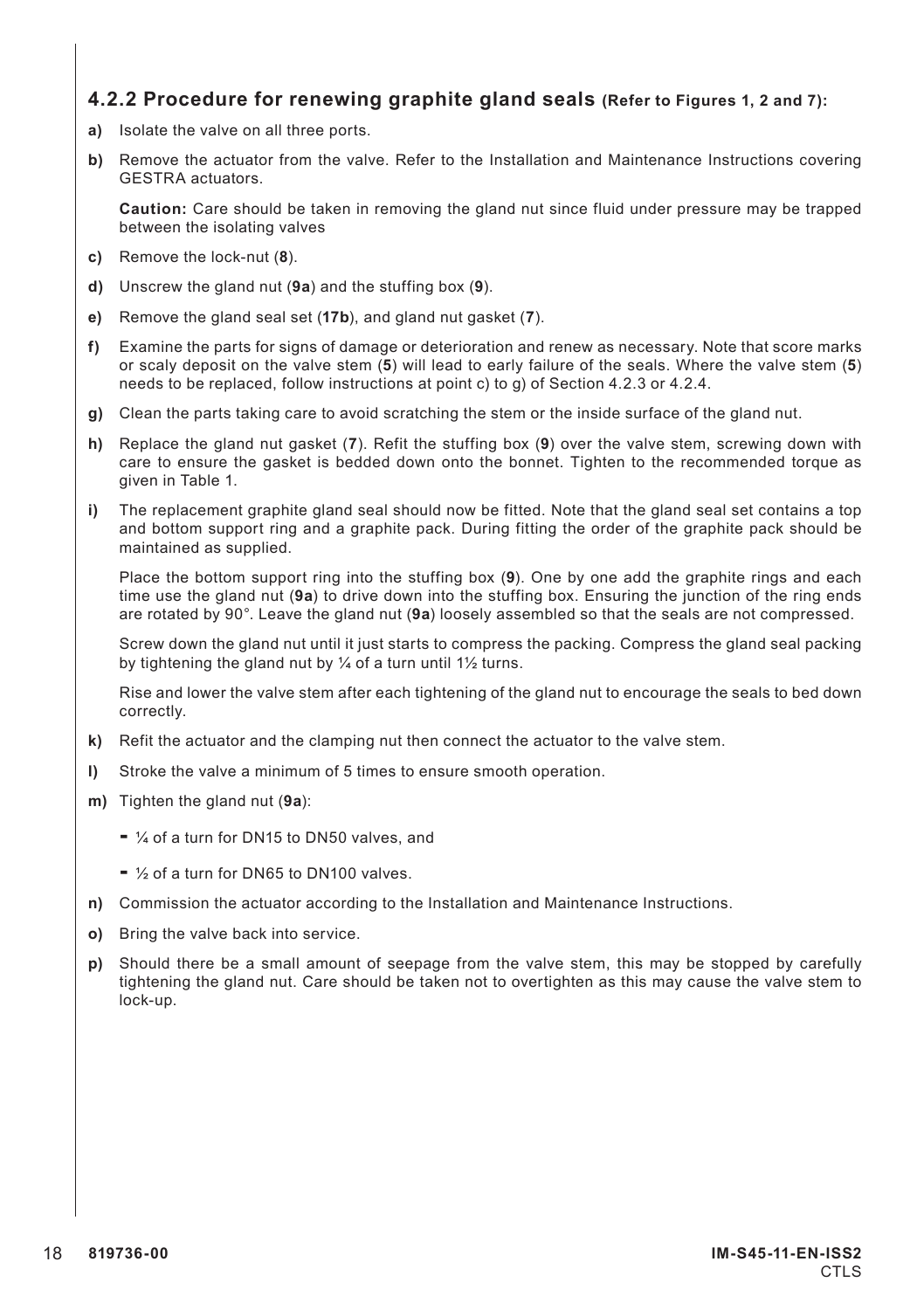

**Fig. 7**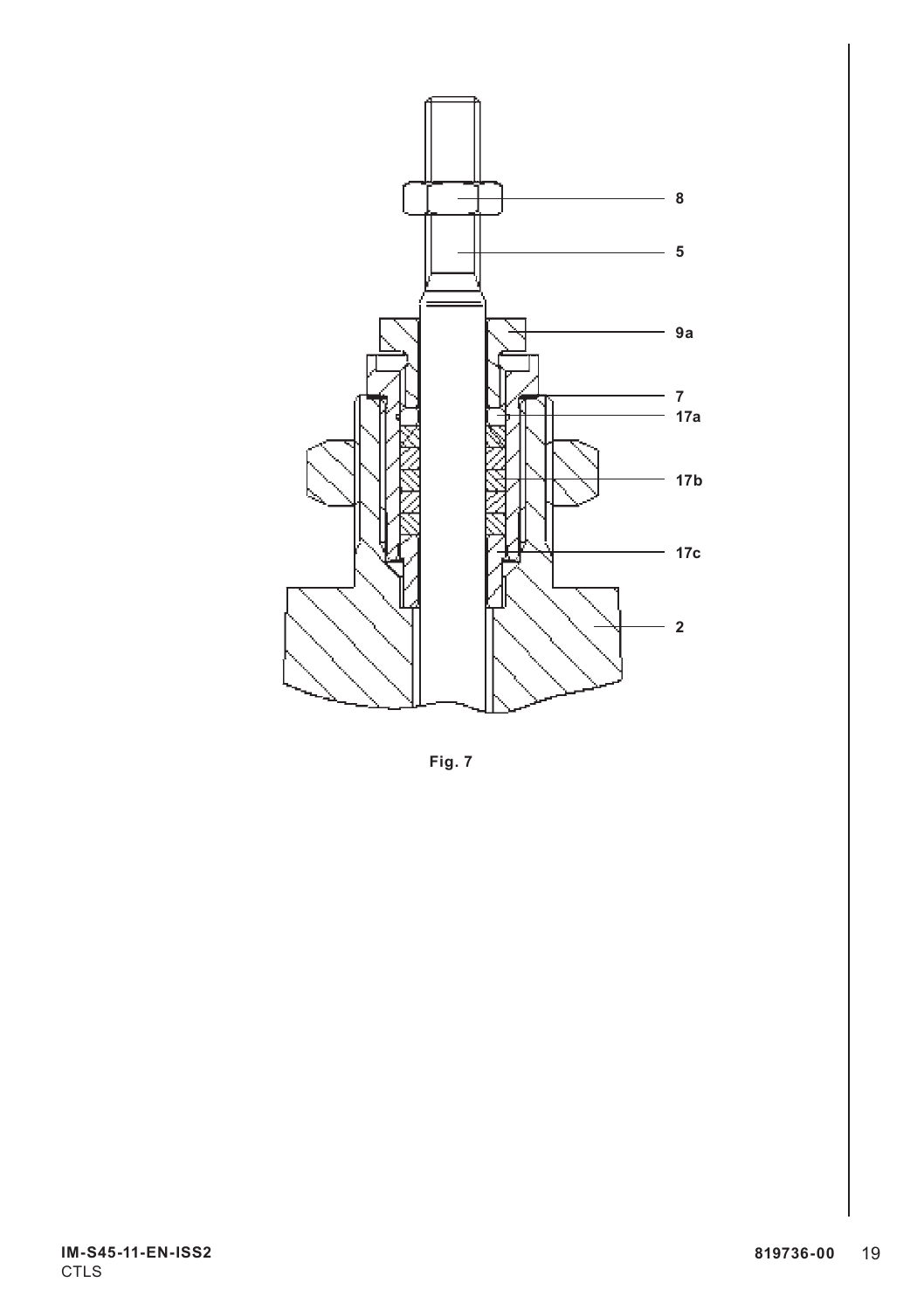#### **4.2.3 Procedure for renewing valve stem, plug and seats on mixing valves (Refer to figures 6 to 8)**

**a)** Isolate the valve on all three ports.

**Caution:** care should be taken in removing the valve since fluid under pressure may be trapped between the isolating valves.

- **b)** Remove the actuator from the valve.
- **c)** Remove the lock-nut (**8**).
- **d)** Ensure the valve stem (**5**) is held still by locating a spanner onto the machined flat on the valve stem and unscrew the plug lock-nut (**16**). Where the flat on the valve stem is not easily accessible, re-fit the nut (8) and a lock-nut onto the valve stem, tighten firmly and use this to locate the spanner.
- **e)** Unscrew the nuts (**15**) securing the bonnet (**2**). Remove the bonnet (**2**) and withdraw the valve stem (**5**). Remove the packing gland seal according to the procedure in Section 4.2.1 or 4.2.2.
- **f)** Unscrew and remove the top valve seat (**4**). Withdraw the valve plug (**3**), unscrew and remove the bottom valve seat (**4**).

**Note:** To remove and replace seat (**4**) a special tool is required which can be obtained from GESTRA by quoting the valve size and type.

**g)** Lightly smear the threads of the new seats with silicon grease. Insert the new bottom seat (**4**) into the body. Tighten to the recommended torque (see Table 1). Carefully inser t the new valve plug (**3**). Insert the new top seat (**4**) into the body.

Tighten to the recommended torque (see Table 1).

- **h)** Insert the new valve stem (**5**) into the plug (**3**). Ensure the valve stem (**5**) is held still by locating a spanner on to the machined flat on the valve stem. Replace the plug nut and lock-nut (**16**) and tighten to the recommended torque (see Table 1).
- **i)** Using a new bonnet gasket (**13**) refit the bonnet (**2**), taking care not to damage the valve stem (**5**). Replace and finger tighten the bonnet nuts (**15**).
- **j)** Fit the packing gland seal according to the procedure in Section 4.2.1 or 4.2.2, ensuring the valve stem (**5**) moves freely after assembly.
- **k)** Again loosen the bonnet nuts (**15**) and, while pushing the valve stem so that the valve plug is on the bottom seat, finally tighten them to the recommended torque (see Table 1).
- **l)** Refit the actuator and connect it to the valve stem.
- **m)** Bring the valve back into service.
- **n)** Check for leakage around all gasket joints.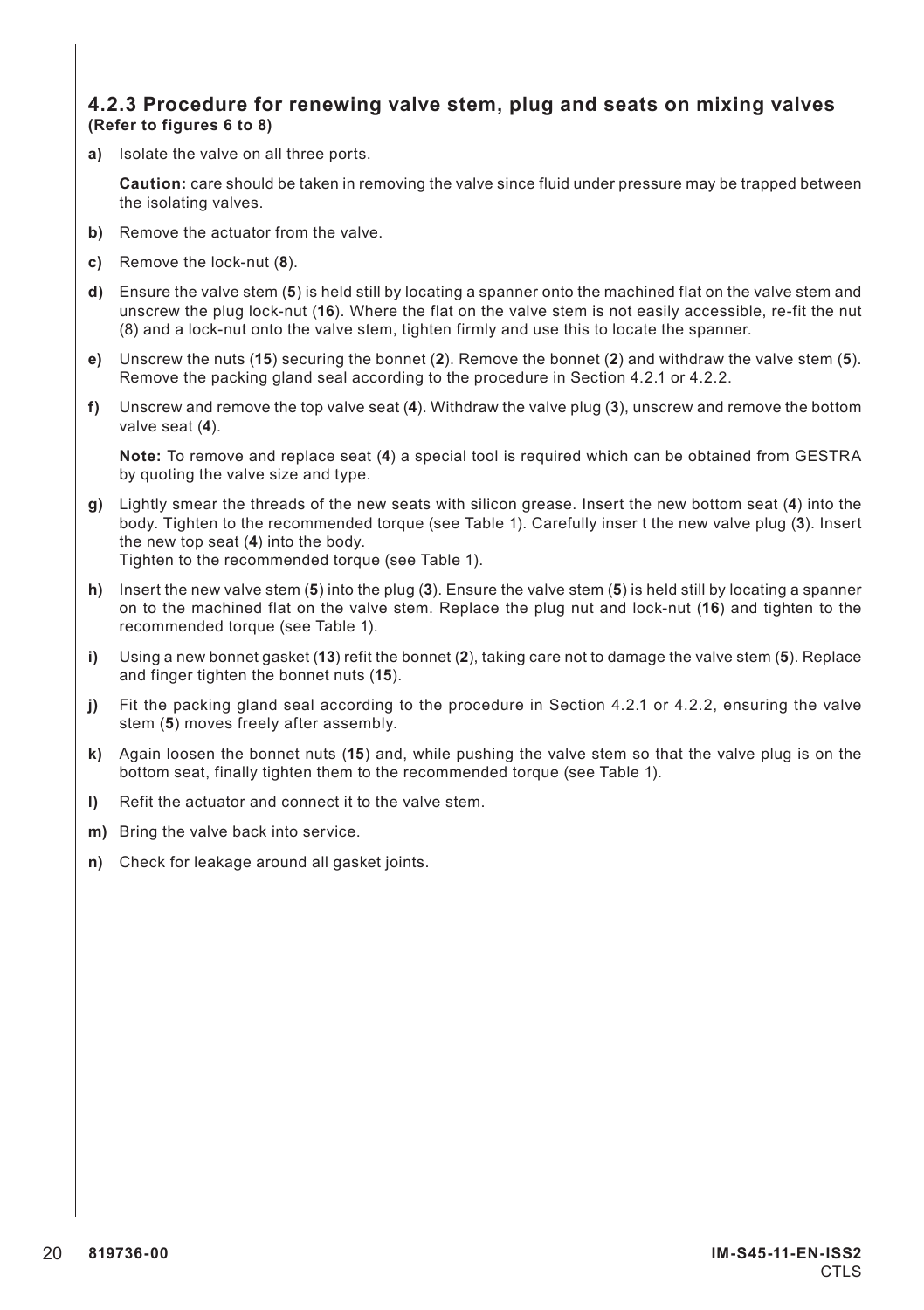

**Fig. 8 Mixing valve**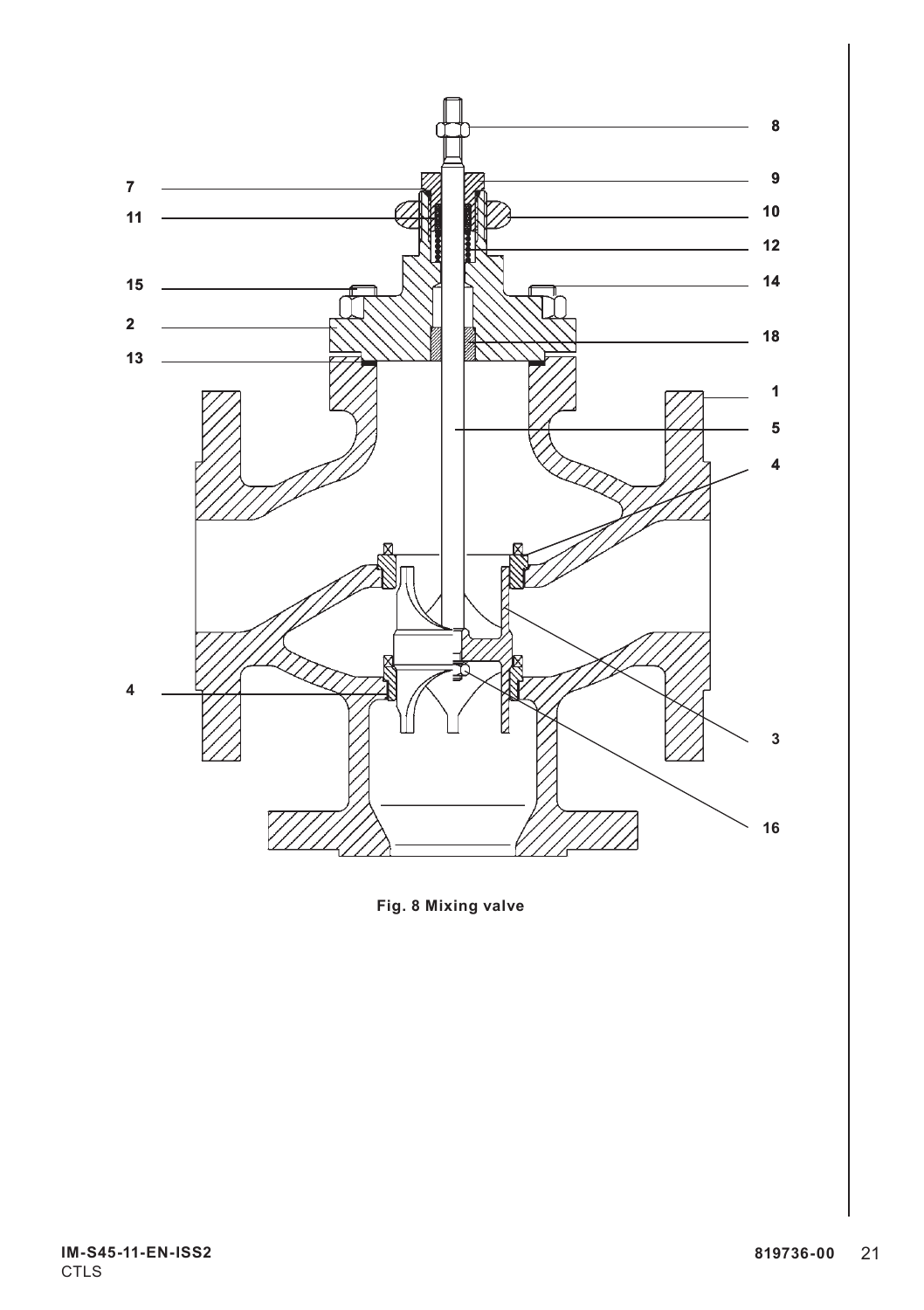#### **4.2.4 Procedure for renewing valve stem, plug and seats on diverting valves (Refer to Figures 6, 7 and 9)**

**a)** Isolate the valve on all three ports.

Caution: care should be taken in removing the valve since fluid under pressure may be trapped between the isolating valves.

- **b)** Remove the actuator from the valve.
- **c)** Remove the lock-nut (8).
- **d)** Ensure the spacer (**6**) is held still by locating a spanner onto the machined flat on the valve stem and unscrew the plug lock-nut (**16**) of the lower valve plug (**3**) from the spacer (**6**). Where the flat on the valve stem is not easily accessible, re-fit the nut (**8**) and a lock-nut onto the valve stem (**5**), tighten firmly and use this to locate the spanner. Withdraw the lower valve plug (**3**).
- **e)** Unscrew the nuts (**15**) securing the bonnet (**2**). Remove the bonnet (**2**) with the valve stem and upper valve plug, and withdraw the valve stem (**5**). Remove the packing gland seal according to the procedure in Section 4.21 or 4.2.2.
- **f)** Unscrew and remove the top and bottom valve seat (**4**).

**Note:** To remove and replace the seat (**4**) a special tool is required which can be obtained from GESTRA by quoting the valve size and type.

- **g)** Lightly smear the threads of the new seats with silicon grease. Insert the new bottom seat (**4**) into the body. Tighten to the recommended torque (see Table 1). Insert the new top seat (**4**) into the body. Tighten to the recommended torque (see Table 1).
- **h)** Unscrew the lock-nut (**16**) and remove the bottom plug from the new valve stem and plug assembly. Insert the new top plug (**3**) into the top seat (**4**). Insert the new bottom plug (**3**) into the bottom seat (**4**). Ensure the valve stem (**5**) is held still by locating a spanner on to the machined flat on the spacer. Replace the plug nut and lock-nut (**16**) and tighten to the recommended torque (see Table 1)
- **i)** Using a new gasket (**13**) refit the bonnet (**2**), taking care not to damage the valve stem (**5**). Replace and finger tighten the bonnet nuts (**15**).
- **j)** Fit the packing gland seal according to the procedure in Section 4.2.1 or 4.2.2, ensuring the valve stem (**5**) moves freely after assembly.
- **k)** Again loosen the bonnet nuts (**15**) and, while pushing the valve stem so that the valve plug is on the top seat, finally tighten them to the recommended torque (see Table 1).
- **l)** Refit the lock-nut (**8**). Refit the actuator and connect it to the valve stem.
- **m)** Bring the valve back into service.
- **n)** Check for leakage around all gasket joints.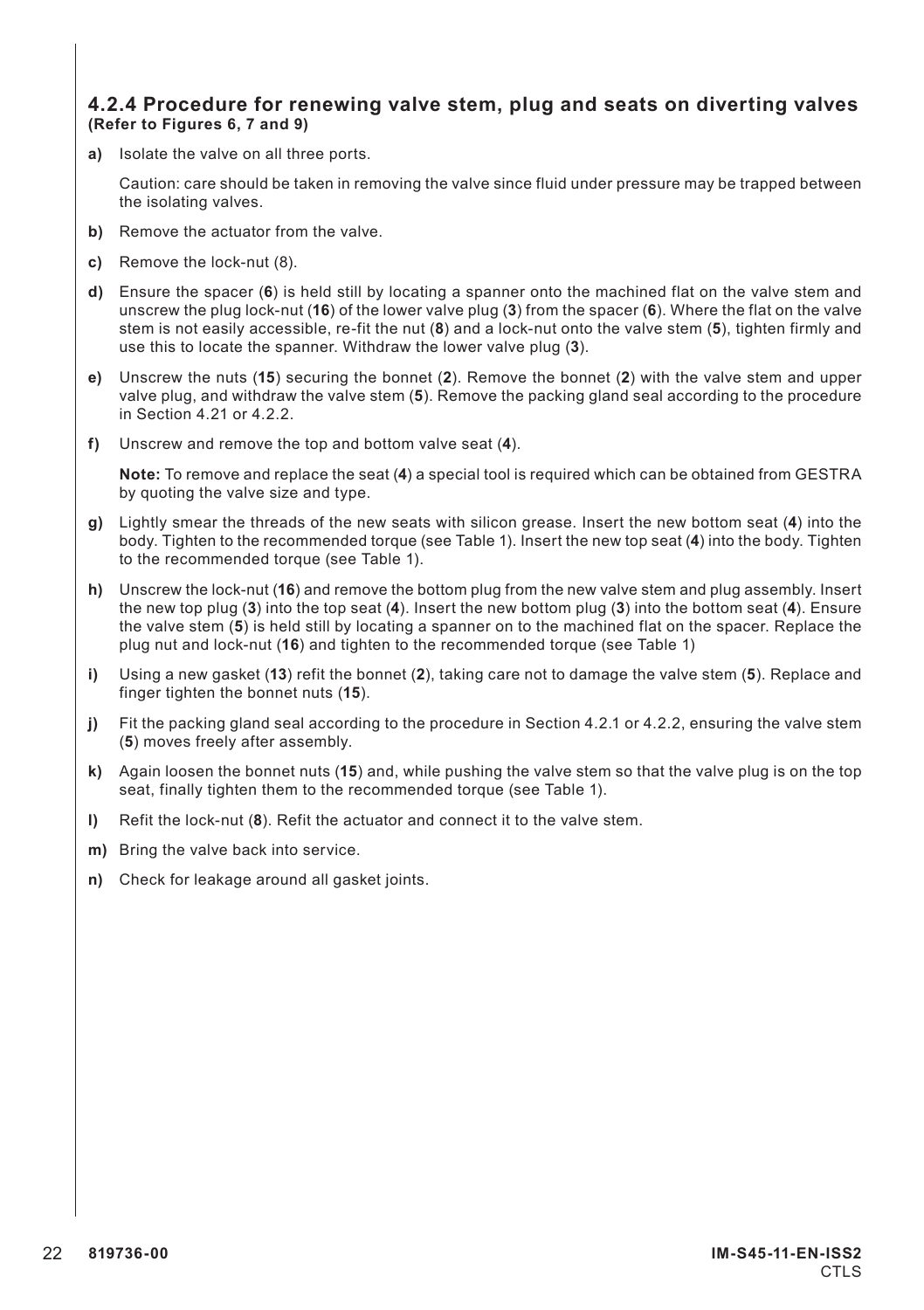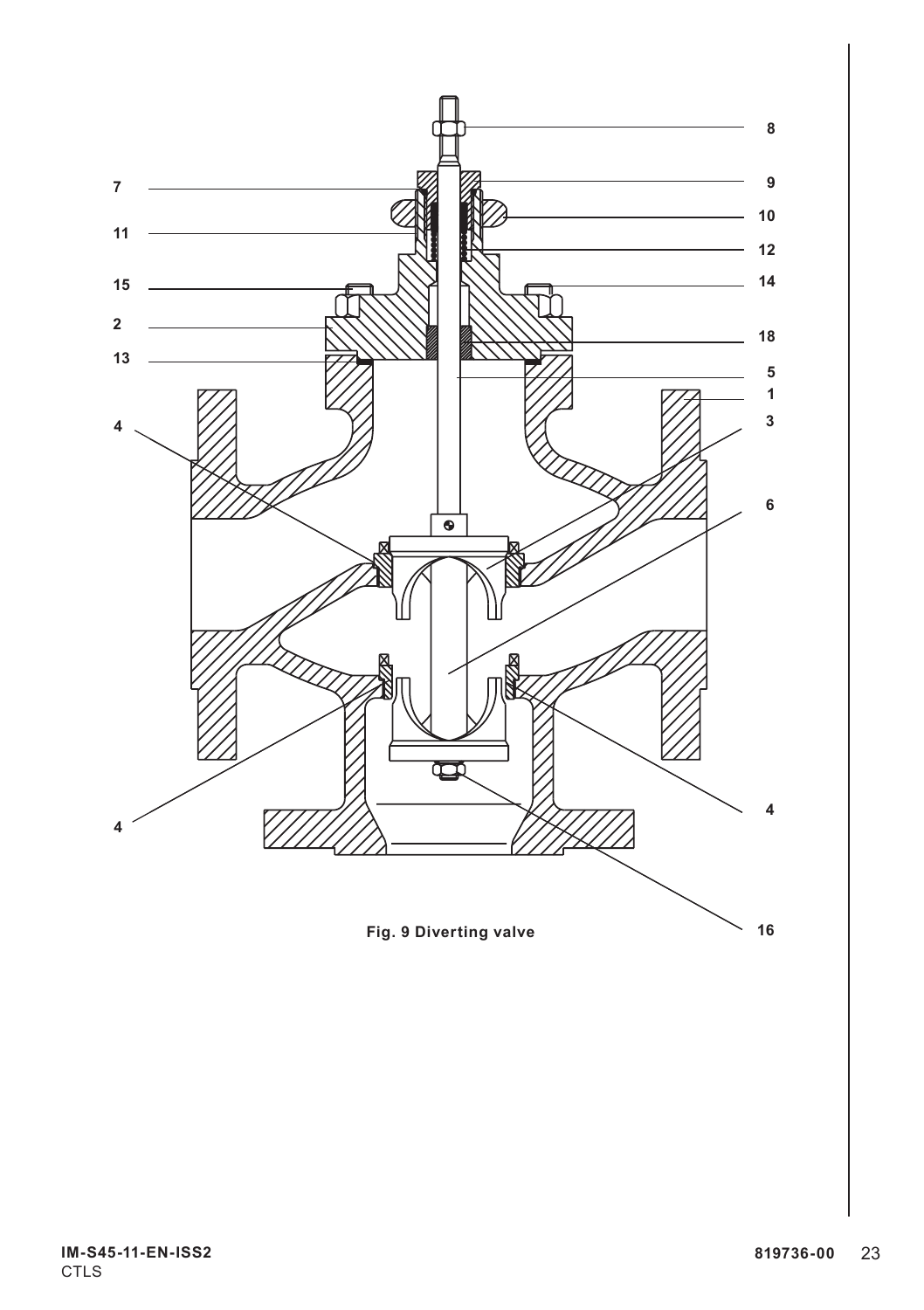#### **4.3 Bellows sealed valves**

**Note:** These valves are fitted with a bellows stem seal as the primary seal together with a supplementary graphite stem seal. Any leakage from the stem will indicate a failure of the bellows seal. In normal service the supplementary graphite seal should be left finger tight and only tightened to provide a temporary stem seal if the bellows stem seal is leaking.

#### **4.3.1 Procedure for renewing bellows stem seals (Refer to Figure 10)**

**a)** Isolate the valve on all three ports.

**Caution:** Care should be taken in removing the valve since fluid under pressure may be trapped between the isolating valves.

**b)** Remove the actuator from the valve.

**Caution:** take care not to rotate the valve stem when removing the actuator from valve service, as this will damage the bellows. Refer to the Installation and Maintenance Instructions covering GESTRA actuators.

- **c)** Remove the lock-nut (**8**).
- **d)** Unscrew the gland nut (**9**), remove and discard the gland seal set (**11 + 17**).
- **e)** Examine parts for signs of damage or deterioration and renew as necessary. **Note:** the stem seal set on this valve is intended for emergency use in the event of bellows failure. Score marks or scaly deposits on the valve stem (**5**) will impair sealing efficiency.
- **f)** Clean parts taking care to avoid scratching the stem or the sealing surface for the bellows.
- **g)** A new graphite gland seal set (**17**) should be fitted to the valve, care being taken to avoid damage to the bellows (see Section 4.2.2 for details).
- **h)** Ensure the gland nut (**item 9a, Figure 5**) is only finger tight.
- **i)** Ensure that the valve stem (**5**) moves freely.
- **j)** Refit the valve lock-nut (**8**).

#### **Table 1 Recommended tightening torques (N m)**

|              |             | <b>Bonnet</b>        | <b>Bellows</b>   | Plug lock-nut         |                          |  |
|--------------|-------------|----------------------|------------------|-----------------------|--------------------------|--|
| Valve size   | Seat<br>(4) | housing nuts<br>(15) | lock-nut<br>(19) | <b>Mixing</b><br>(16) | <b>Diverting</b><br>(16) |  |
| <b>DN15</b>  | $150 - 155$ | $25 - 30$            | $25 - 30$        | $15 - 20$             | ٠                        |  |
| <b>DN20</b>  | 150 - 155   | $25 - 30$            | $25 - 30$        | $15 - 20$             |                          |  |
| <b>DN25</b>  | 180 - 190   | $25 - 30$            | $25 - 30$        | $25 - 30$             | $45 - 50$                |  |
| <b>DN32</b>  | $180 - 190$ | $25 - 30$            | $25 - 30$        | $25 - 30$             | $45 - 50$                |  |
| <b>DN40</b>  | 180 - 190   | $36 - 40$            | $25 - 30$        | $25 - 30$             | $45 - 50$                |  |
| <b>DN50</b>  | 180 - 190   | $36 - 40$            | $25 - 30$        | $25 - 30$             | $45 - 50$                |  |
| <b>DN65</b>  | $200 - 220$ | $42 - 48$            | $40 - 45$        | $40 - 45$             | $70 - 80$                |  |
| <b>DN80</b>  | $200 - 220$ | $60 - 65$            | $40 - 45$        | $40 - 45$             | $70 - 80$                |  |
| <b>DN100</b> | $200 - 220$ | $90 - 95$            | $40 - 45$        | $40 - 45$             | 70 - 80                  |  |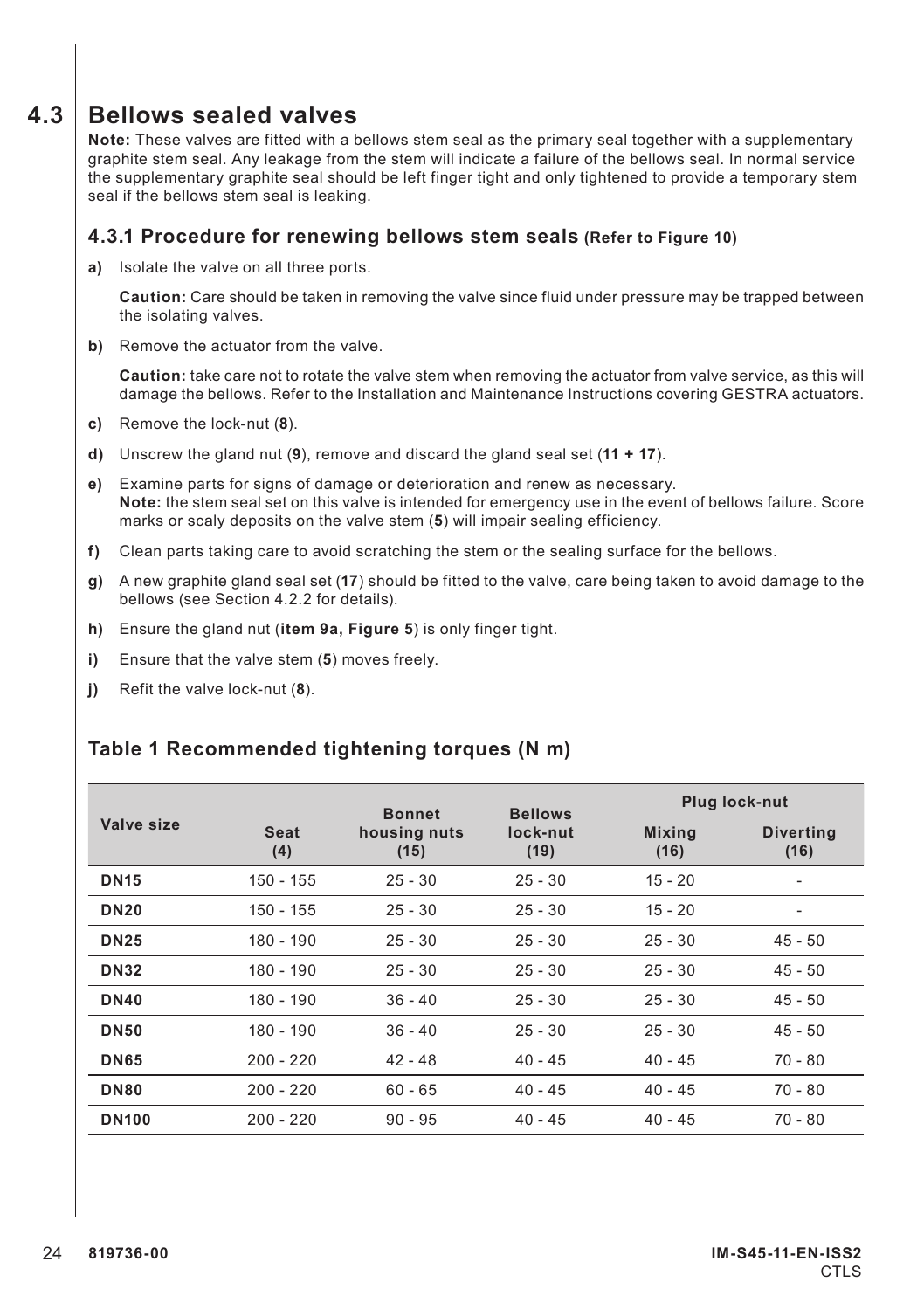

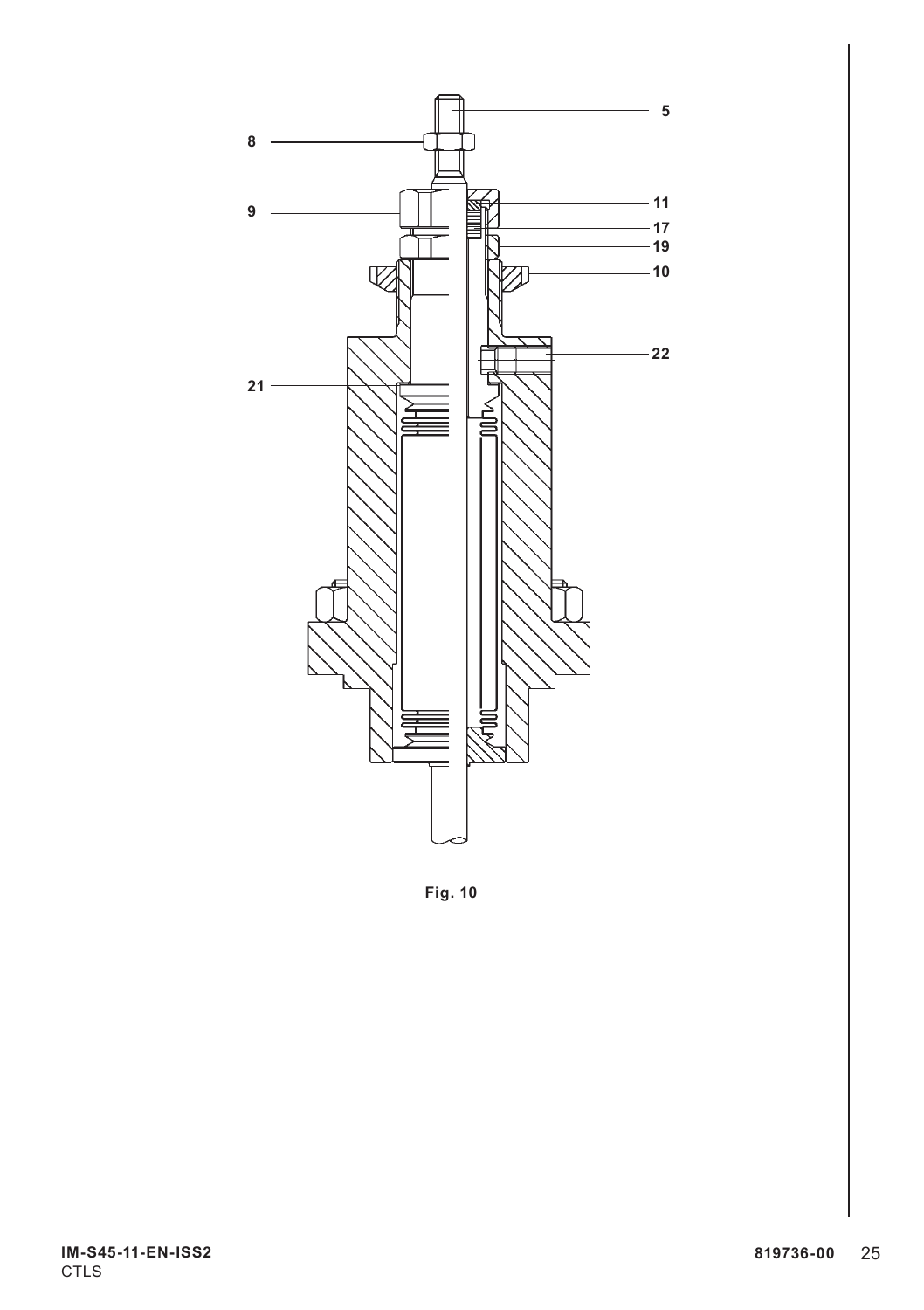#### **4.3.2 Procedure for renewing valve plug, seats and bellows assembly on mixing valves (Refer to Figure 11)**

**Note:** Due to the delicate nature of the bellows assembly, it is highly recommended that when renewal is required of the stem/bellows assembly, valve plug and/or seats, that the complete valve is returned to GESTRA service department.

- **a)** Isolate the valve on all three ports. **Caution:** Care should be taken in removing the valve since fluid under pressure may be trapped between the isolating valves.
- **b)** Remove the actuator from the valve. **Caution:** take care not to rotate the valve stem when removing the actuator from valve service, as this will damage the bellows. Refer to the Installation and Maintenance Instructions covering GESTRA actuators.
- **c)** Remove the lock-nut (**8**).
- **d)** Ensure that the valve stem (**5**) is held still by locating a spanner onto the machined flat and unscrew the plug lock-nut (**16**) from the valve stem. Where the flat on the valve stem is not easily accessible, fit the nut (**8**) and a lock-nut onto the valve stem, tighten firmly and use the lock -nuts to locate the spanner. Unscrew the nuts (**15**) securing the bonnet (**2**).
- **e)** Withdraw the bonnet (**2**) together with the stem/bellows assembly (**5**).
- **f)** Remove the gland nut (**9**), gland bush (**11**), and the gland seal set (**17**). Unscrew the stem/bellows assembly lock-nut (**19**), loosen completely the anti-rotation screw (**22**) and withdraw the assembly from the bonnet.
- **g)** Unscrew and remove the top valve seat (**4**). Withdraw the valve plug (**3**), unscrew and remove the bottom valve seat (**4**).

**Note:** To remove and replace the top and bottom seats (**4**) a special tool is required which can be obtained from GESTRA by quoting the valve size and type.

- **h)** Lightly smear the threads of the new seats with silicon grease. Insert the new bottom seat (**4**) into the body. Tighten to the recommended torque (see Table 1). Carefully insert the new valve plug (**3**). Insert the new top seat (**4**) into the body. Tighten to the recommended torque (see Table 1).
- **i)** Insert the replacement valve stem/bellows assembly (**5**) with new bellows flange gasket (**21**) into the bonnet (**2**) taking care not to damage the bellows. Replace and finger tighten lock-nut (**19**). Rotate the bellows assembly until the slot on the top end of the bellows aligns with the hole of the anti-rotation screw (**22**). Replace the anti-rotation screw (**22**) until it enters in the slot of the bellows end and finger tighten. Tighten the lock-nut (**19**) to the recommended torque (see Table 1); firmly tighten the antirotation screw (**22**).
- **j)** Using a new gasket (**13**) refit the bonnet and valve stem/bellows assembly on the valve body ensuring that the valve stem fits through the valve plug (**3**). Replace and finger tighten the bonnet nuts (**15**). Ensure the valve stem (**5**) is held still by locating a spanner on to the machined flat on the valve stem (**5**). Replace the plug nut (**16**) and lock-nut and tighten to the recommended torque (see Table 1). Again loosen the bonnet nuts (**15**) and, while pushing the valve stem so that the valve plug is on the bottom seat, finally tighten them to the recommended torque (see Table 1).
- **k)** Fit the new stem seal assembly (**17**) as described in Paragraph 4.3.1, ensuring the valve stem (**5**) moves freely after assembly.
- **l)** Refit the actuator and connect the actuator to the valve stem. **Caution:** take care not to rotate the valve stem when fitting the actuator to the valve since this will destroy the bellows.
- **m)** Bring the valve back into service.
- **n)** Check for leakage around all gasket joints.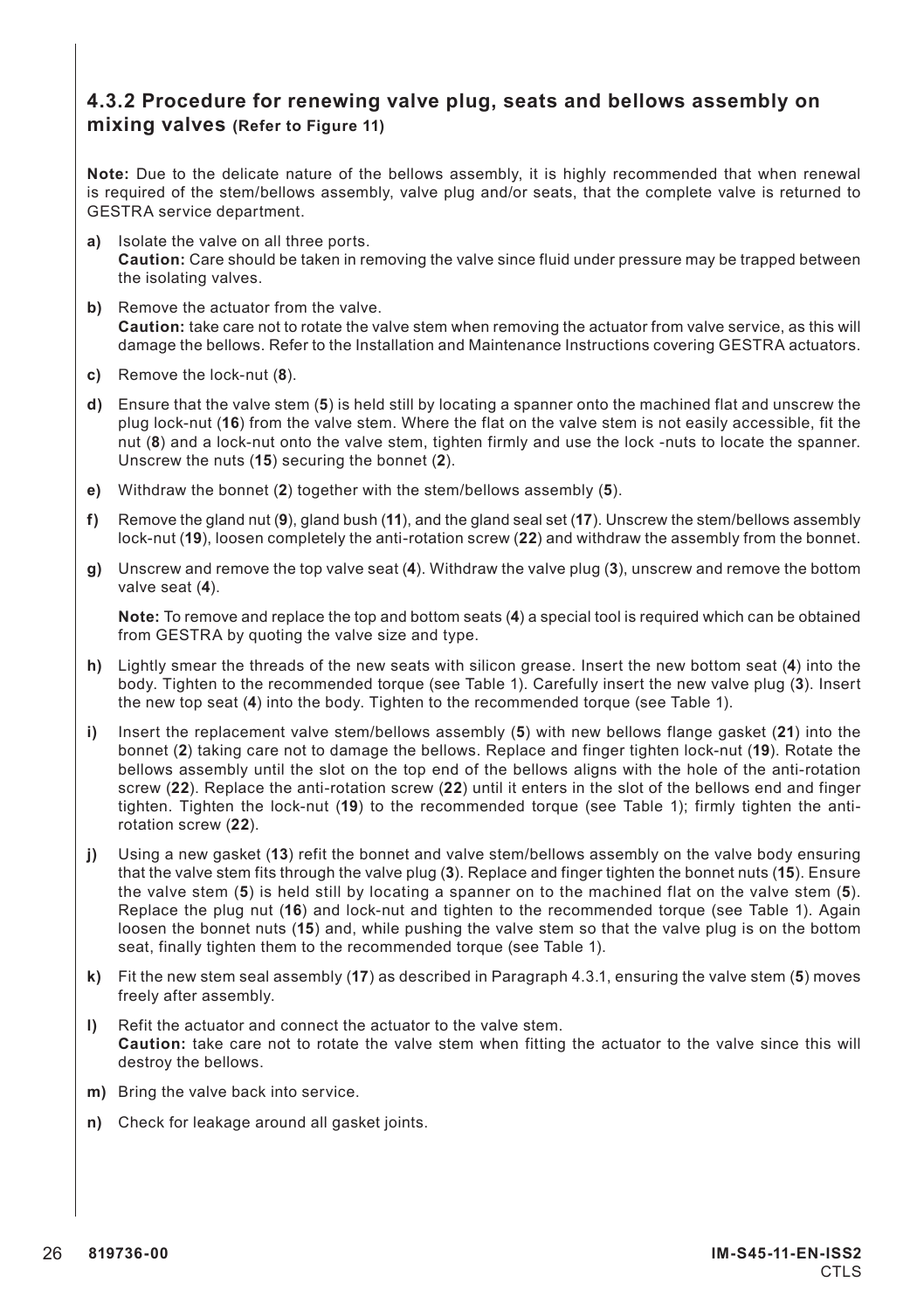

**Fig. 11 Mixing valve**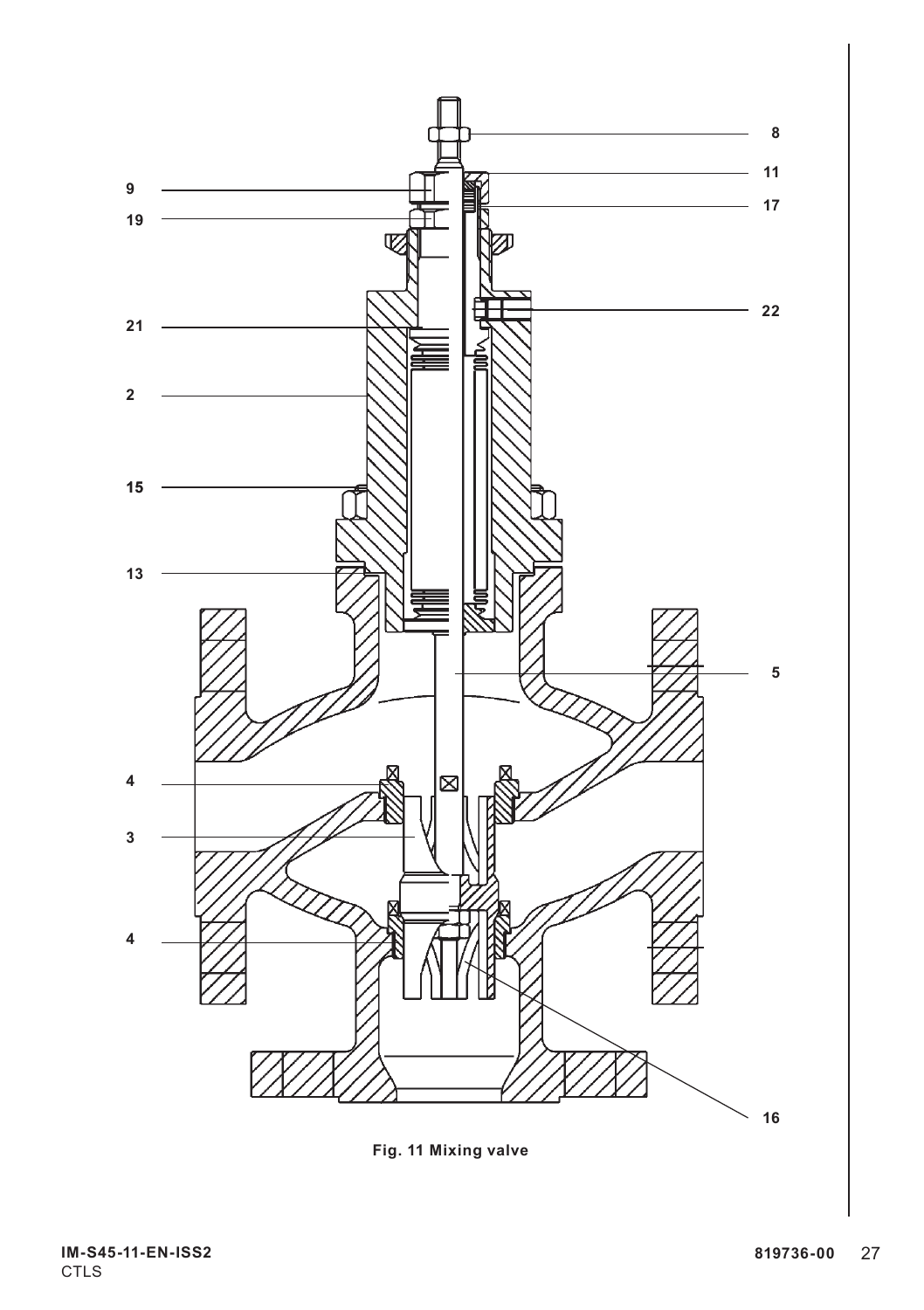#### **4.3.3 Procedure for renewing valve plug, seats and bellows assembly on diverting valves (Refer to Figure 12)**

**Note:** Due to the delicate nature of the bellows assembly, it is highly recommended that when renewal is required of the valve stem/bellows assembly, valve plug and/or seats, that the complete valve is returned to GESTRA service department.

- **a)** Isolate the valve on all three ports. **Caution:** Care should be taken in removing the valve since fluid under pressure may be trapped between the isolating valves.
- **b)** Remove the actuator from the valve. **Caution:** take care not to rotate the valve stem when removing the actuator from valve service, as this will damage the bellows. Refer to the Installation and Maintenance Instructions covering GESTRA actuators.
- **c)** Remove the lock-nut (**8**).
- **d)** Ensure the stem (**5**) is held still by locating a spanner onto the machined flat on the spacer and unscrew the bottom plug lock-nut (**16**). Where the flat on the stem is not easily accessible, re-fit the nut (**8**) and a lock-nut onto the valve stem, tighten firmly and use the lock-nuts to locate the spanner. Withdraw the bottom plug (**3**) and spacer (**6**). Unscrew the nuts (**15**) securing the bonnet (**2**).
- **e)** Withdraw the bonnet (**2**) together with the valve stem/bellows assembly (**5**).
- **f)** Remove the gland nut (**9**), gland bush (**11**), and the gland seal set (**17**). Unscrew the valve stem /bellows assembly lock-nut (**19**), loosen completely the anti-rotation screw (**22**) and withdraw the assembly from the bonnet.
- **g)** Unscrew and remove the top valve seat (**4**), unscrew and remove the bottom valve seat (**4**). **Note:** To remove and replace top and bottom valve seats (**4**) a special tool is required which can be obtained from GESTRA by quoting the valve size and type.
- **h)** Lightly smear the threads of the new seats with silicon grease. Insert the new bottom seat (**4**) into the body. Tighten to the recommended torque (see Table 1). Insert the new top seat (**4**) into the body. Tighten to the recommended torque (see Table 1).
- **i)** Remove the bottom valve plug (**3**) from the new valve stem/bellows assembly (**5**). Insert the replacement valve stem/bellows assembly (**5**) with new bellows flange gasket (**21**) into the bonnet (**2**) taking care not to damage the bellows. Replace and finger tighten the lock-nut (**19**). Rotate the bellows assembly until the slot on the top end of the bellows aligns with the hole of the antirotation screw (**22**). Replace the anti-rotation screw (**22**) until it enters in the slot of the bellows end and finger tighten. Tighten the lock-nut (**19**) to the recommended torque (see Table 1); firmly tighten the anti-rotation screw (**22**).
- **j)** Using a new gasket (**13**) refit the bonnet and valve stem/bellows assembly on the valve body ensuring that the top valve plug fits into the seat (**4**). Replace and finger tighten the bonnet nuts (**15**). Refit the bottom plug (**3**), spacer (**6**) and lock-nuts (**16**). Ensure the stem (**5**) is held still by locating a spanner on to the machined flat. Tighten to the recommended torque (see Table 1).
- **k)** Loosen the bonnet nuts (**15**) and, while pushing the valve stem so that the valve plug is on the top seat, finally tighten them to the recommended torque (see Table 1).
- **l)** Fit the new stem seal assembly as described in Section 4.3.1, ensuring the valve stem (**5**) moves freely after assembly.
- **m)** Refit the actuator and connect the actuator to the valve stem. **Caution:** take care not to rotate the valve stem when fitting the actuator to the valve, since this will destroy the bellows.
- **n)** Bring the valve back into service.
- **o)** Check for leakage around all gasket joints.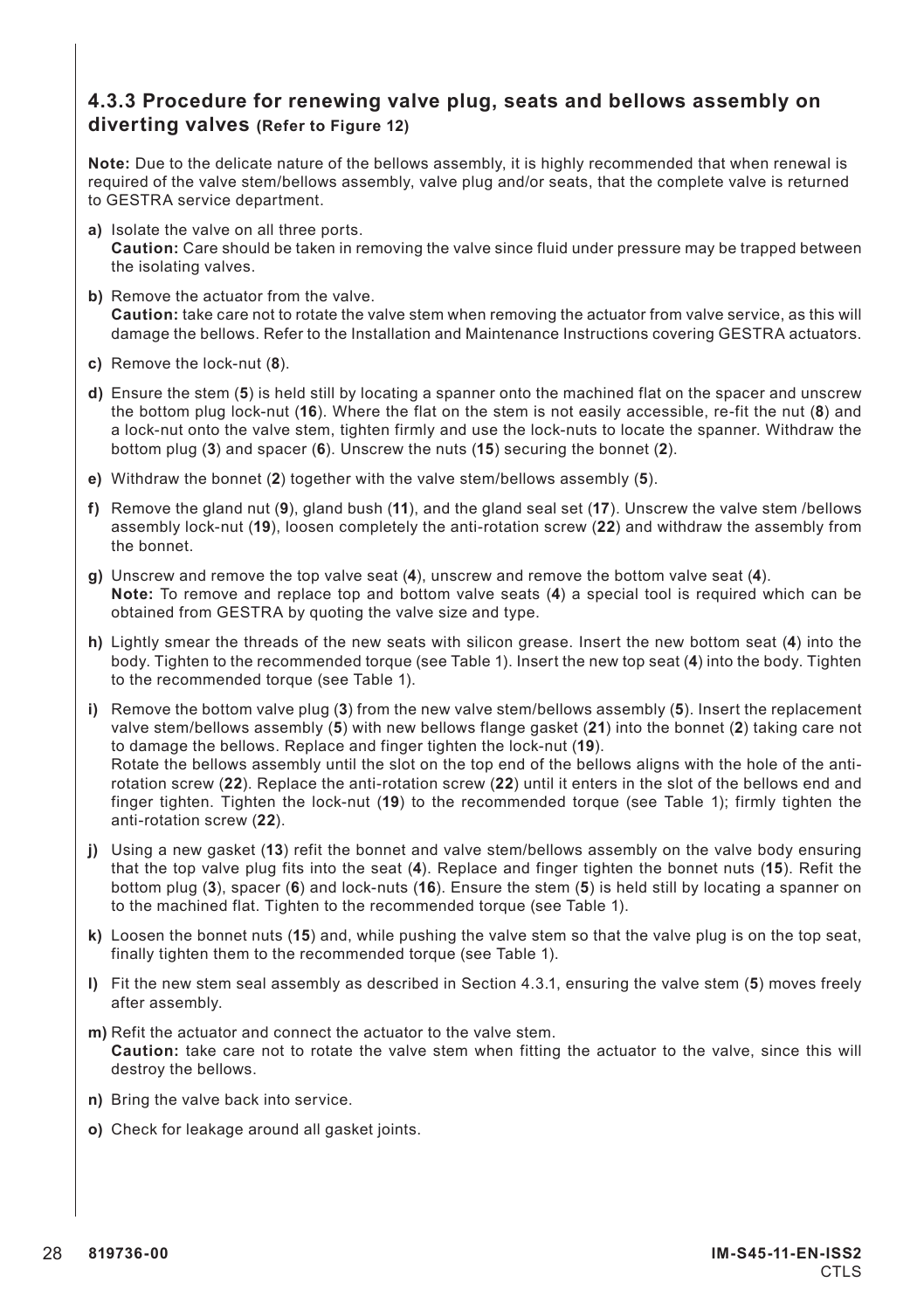

**Fig. 12 Diverting Valve**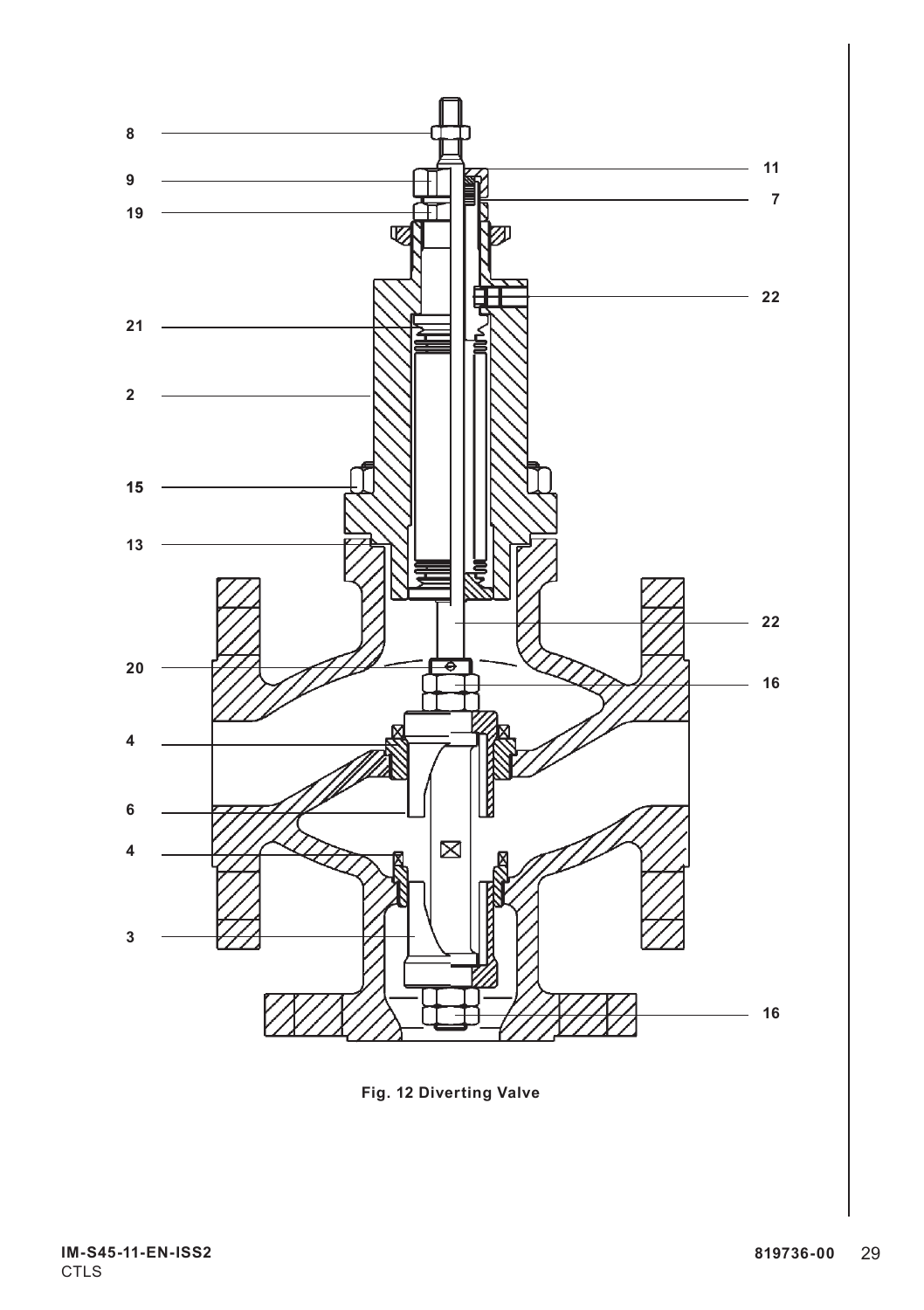# **5 Spares**

## **5.1 Valves with packing gland seal**

The spare parts available are in heavy outline. Parts drawn in a grey line are not supplied as spares.

| These spares are for the following valves:-                                                                    |               |  |  |  |  |  |
|----------------------------------------------------------------------------------------------------------------|---------------|--|--|--|--|--|
| Mixing                                                                                                         | DN15 to DN100 |  |  |  |  |  |
| Diverting                                                                                                      | DN25 to DN100 |  |  |  |  |  |
|                                                                                                                |               |  |  |  |  |  |
|                                                                                                                | А             |  |  |  |  |  |
| PTFE gland seal kit for DN15 to DN50 only<br>(gasket, chevrons, spring, upper and lower bearings and 'O' ring) | в             |  |  |  |  |  |
| PTFE gland seal kit for DN65 to DN100 only (gasket, chevrons, guide bush, spring)                              | <b>B1</b>     |  |  |  |  |  |
| Graphite gland seal kit for DN15 to DN100 (graphite stem seals and stuffing box gasket)                        | С             |  |  |  |  |  |
|                                                                                                                | D, E          |  |  |  |  |  |
|                                                                                                                | Е             |  |  |  |  |  |
|                                                                                                                | F             |  |  |  |  |  |
|                                                                                                                |               |  |  |  |  |  |

**Note:** PTFE and graphite seal kits are suitable for stuffing box and extended bonnet versions.

#### **How to order spares**

Always order spares by using the description given in the column headed 'Available spares' and state the size and type of valve.

**Example:** 1 - PTFE gland seal kit for a GESTRA DN25 QL73D K<sub>v</sub> 10 PN25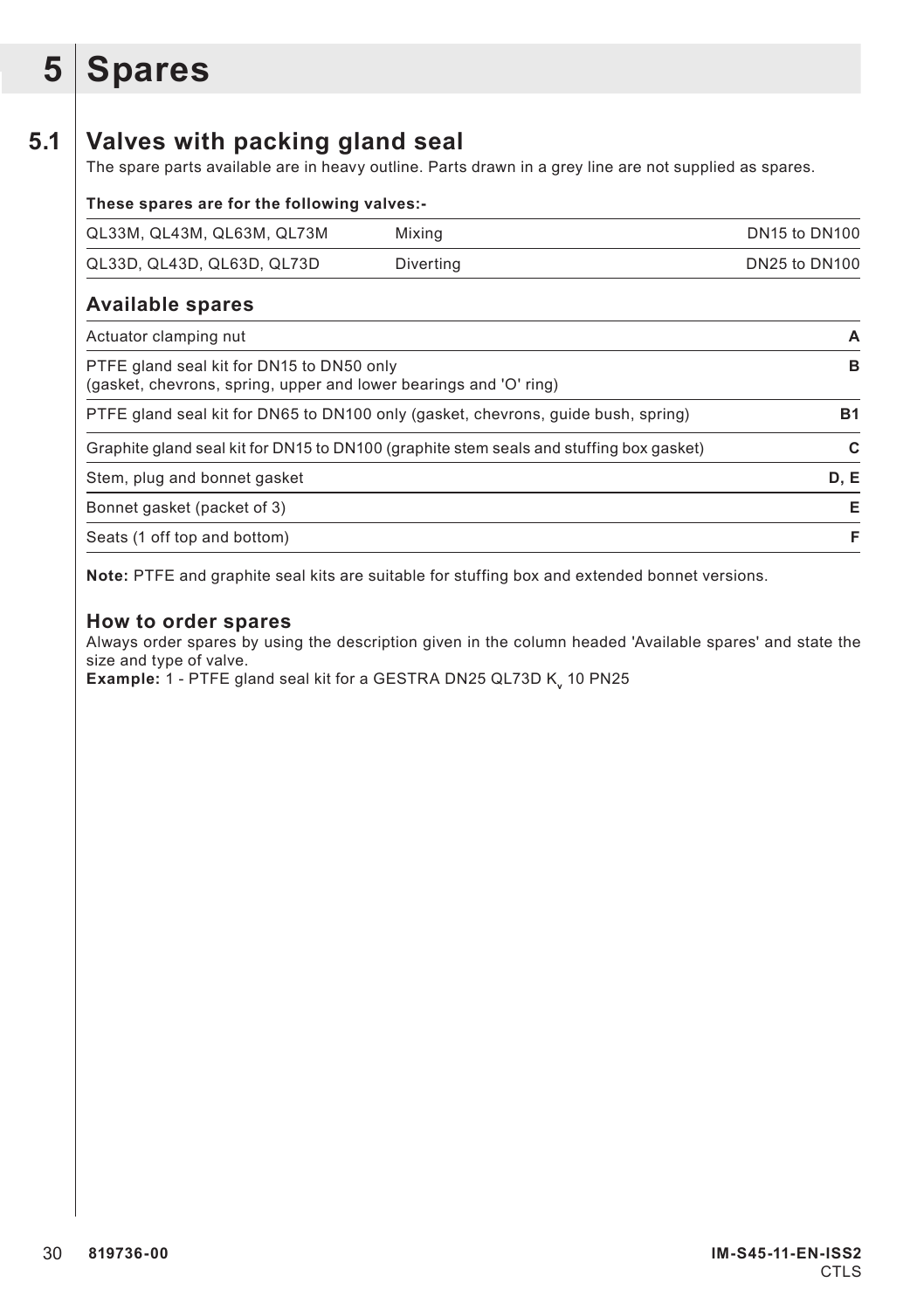

**Fig. 13**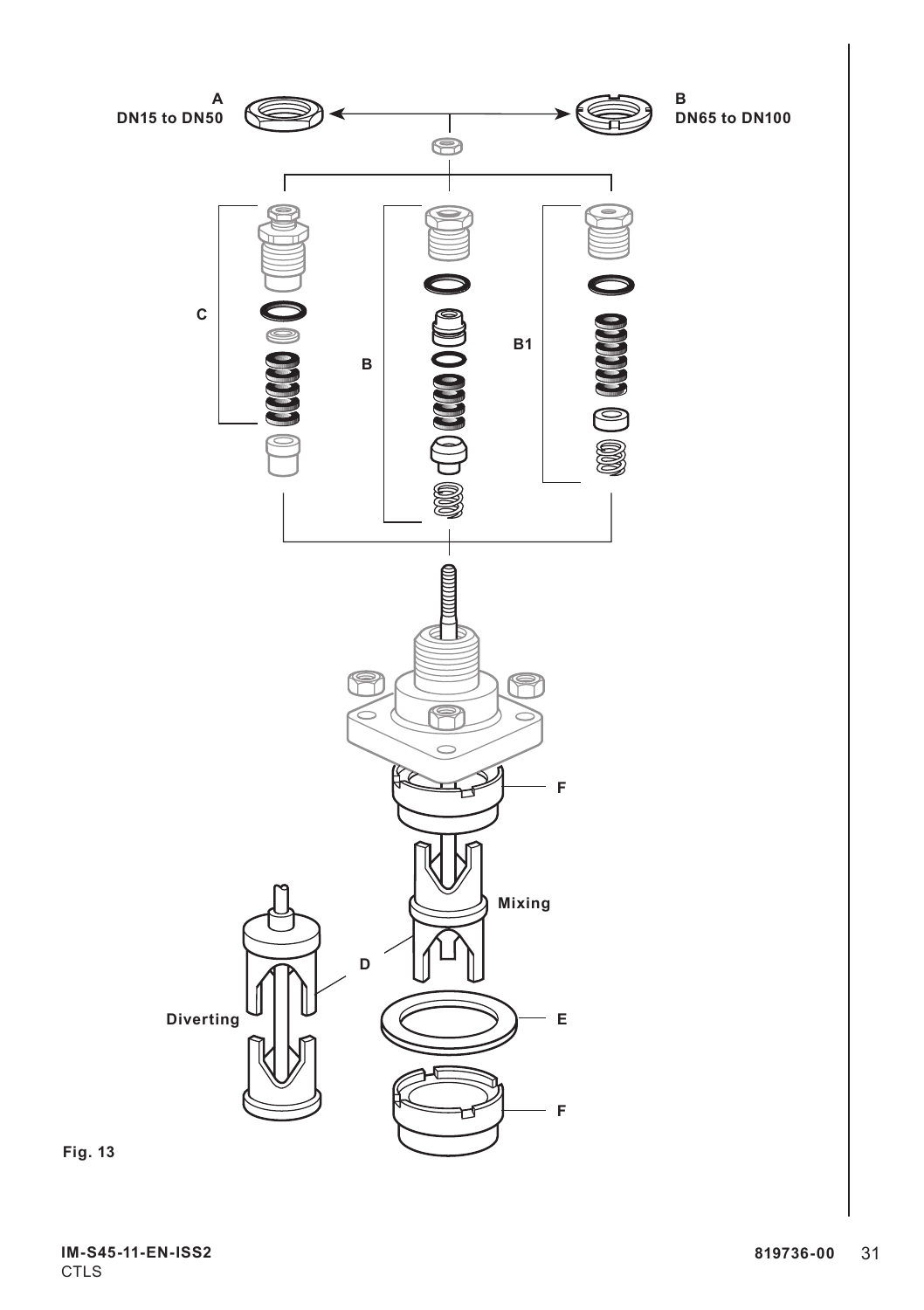# **5.2 Valves with bellows seal**

#### **Available spares**

| Graphite gland seal kit (packing set)                           | <b>AS</b>  |
|-----------------------------------------------------------------|------------|
| Seats (2 items)                                                 | <b>BS</b>  |
| Bonnet gasket (packet of 3)                                     | СS         |
| Bellows gasket (packet of 3)                                    | DS         |
| Spindle/bellows and plug assembly, gasket, for mixing valves    | ES. CS. DS |
| Spindle/bellows and plug assembly, gasket, for diverting valves | FS, CS, DS |

#### **How to order spares**

Always order spares by using the description given in the column headed 'Available spares' and state the size and type of valve. **Example:** 1 - Graphite gland seal kit for a GESTRA DN25 QL73DB1 K<sub>v</sub> 10 PN25. **AS BS DS CS ES/FS BS Fig. 14**